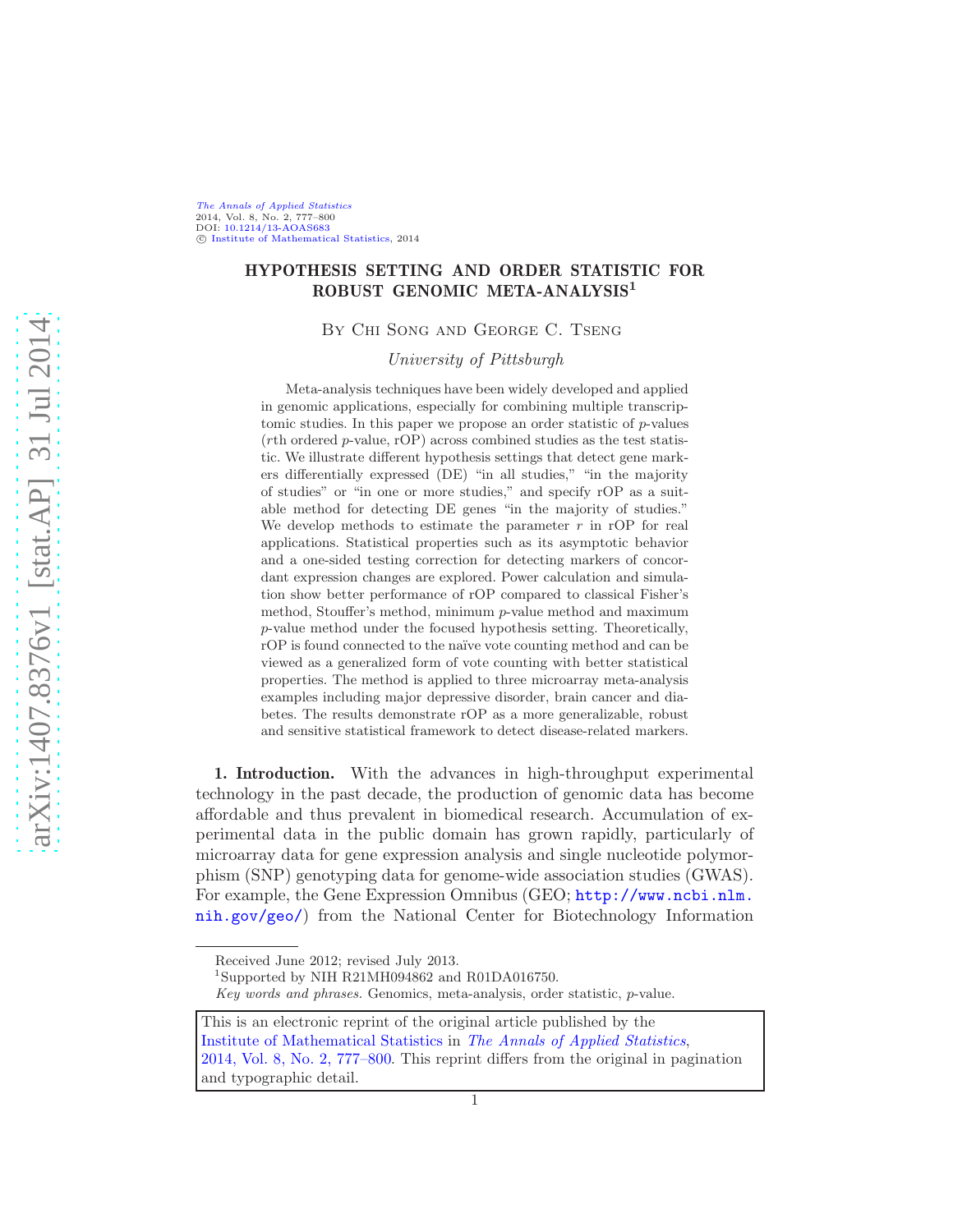## 2 C. SONG AND G. C. TSENG

 $(NCBI)$  and the Gene Expression Atlas  $(\text{http://www.ebi.ac.uk/gxa/})$  $(\text{http://www.ebi.ac.uk/gxa/})$  $(\text{http://www.ebi.ac.uk/gxa/})$  from the European Bioinformatics Institute (EBI) are the two largest public depository websites for gene expression data and the database of Genotypes and Phenotypes (dbGaP, <http://www.ncbi.nlm.nih.gov/gap/>) has the largest collection of genotype data. Because individual studies usually contain limited numbers of samples and the reproducibility of genomic studies is relatively low, the generalizability of their conclusions is often criticized. Therefore, combining multiple studies to improve statistical power and to provide validated conclusions has emerged as a common practice [see recent review papers by Tseng, Ghosh and Feingold [\(2012](#page-25-0)) and Begum et al. [\(2012](#page-23-0))]. Such genomic meta-analysis is particularly useful in microarray analysis and GWAS. In this paper we focus on microarray meta-analysis while the proposed methodology can be applied to the traditional "univariate" meta-analysis or other types of genomic meta-analysis.

Microarray experiments measure transcriptional activities of thousands of genes simultaneously. One commonly seen application of microarray data is to detect differentially expressed (DE) genes in samples labeled with two conditions (e.g., tumor recurrence versus nonrecurrence), multiple conditions (e.g., multiple tumor subtypes), survival information or time series. In the literature, microarray meta-analysis usually refers to combining multiple studies of related hypotheses or conditions to better detect DE genes (also called candidate biomarkers). For this problem, two major types of statistical procedures have been used: combining effect sizes or combining p-values. Generally speaking, no single method performs uniformly better than the others in all data sets for various biological objectives, both from a theoretical point of view [\[Littell and Folks](#page-24-0) [\(1971,](#page-24-0) [1973](#page-24-1))] and from empirical experiences. In combining effect sizes, the fixed effects model and the random effects model are the most popular methods [Cooper, Hedges and Valentine [\(2009](#page-23-1))]. These methods are usually more straightforward and powerful to directly synthesize information of the effect size estimates, compared to p-value combination methods. They are, however, only applicable to samples with two conditions when the effect sizes can be defined and combined. On the other hand, methods combining  $p$ -values provide better flexibility for various outcome conditions as long as p-values can be assessed for integration. Fisher's method is among the earliest  $p$ -value methods applied to microarray meta-analysis [Rhodes et al. [\(2002\)](#page-24-2)]. It sums the log-transformed p-values to aggregate statistical significance across studies. Under the null hypothesis, assuming that the studies are independent and the hypothesis testing procedure correctly fits the observed data, Fisher's statistic follows a chi-squared distribution with degrees of freedom  $2K$ , where K is the number of studies combined. Other methods such as Stouffer's method [Stouffer et al. [\(1949](#page-24-3))], the minP method [Tippett [\(1931](#page-25-1))] and the maxP method [Wilkinson [\(1951](#page-25-2))] have also been widely used in microarray meta-analysis.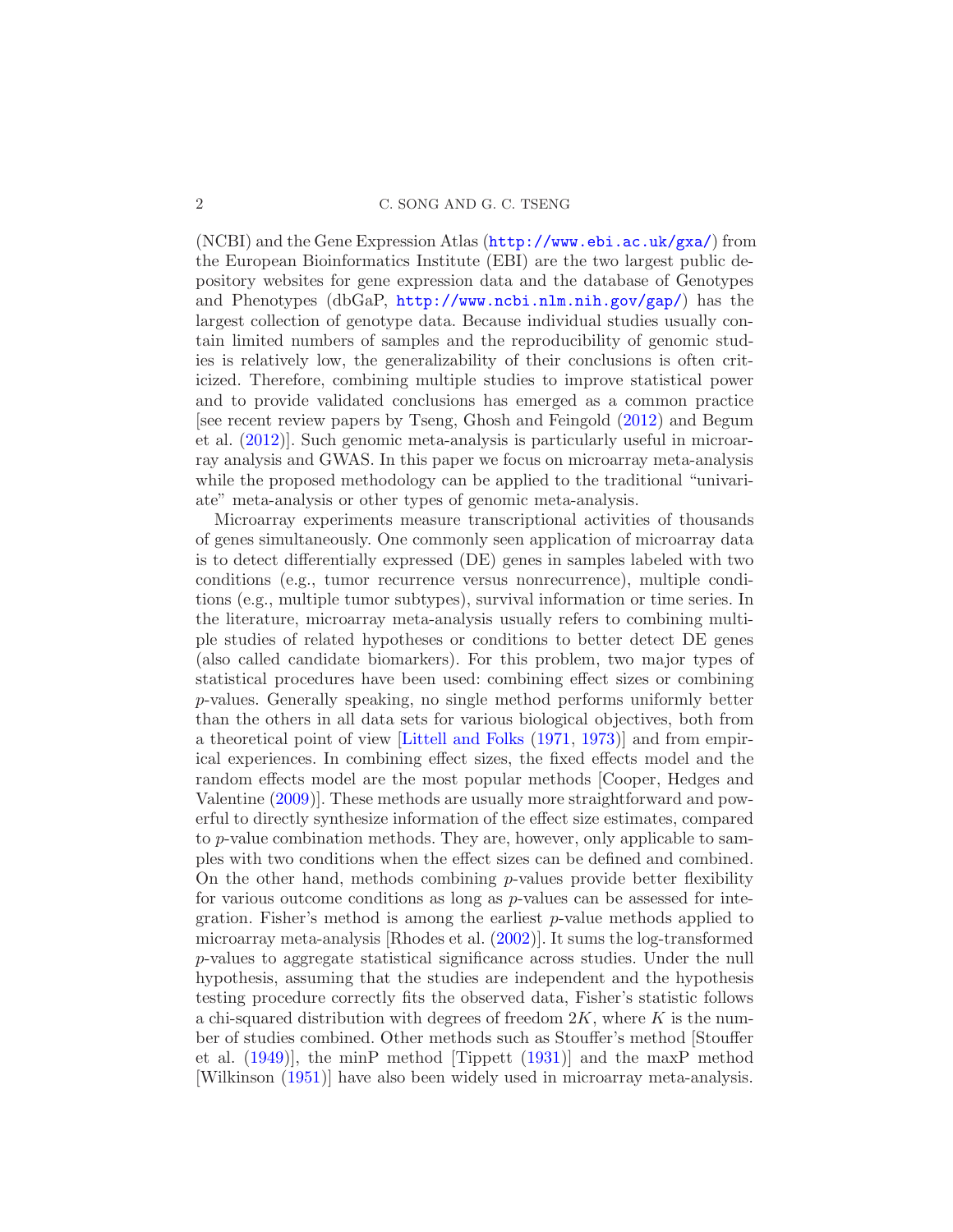It can be shown that these test statistics have simple analytical forms of null distributions and, thus, they are easy to apply to the genomic settings. The assumptions and hypothesis settings behind these methods are, however, very different and have not been carefully considered in most microarray meta-analysis applications so far. In Fisher, Stouffer and minP, the methods detect markers that are differentially expressed in "one or more" studies (see the definition of  $\text{HS}_B$  in Section [2.1\)](#page-2-0). In other words, an extremely small pvalue in one study is usually enough to impact the meta-analysis and cause statistical significance. On the contrary, methods like maxP tend to detect markers that are differentially expressed in "all" studies (called  $\text{HS}_A$  in Section [2.1\)](#page-2-0) since maxP requires that all combined p-values are small for a marker to be detected. In this paper, we begin in Section [2.1](#page-2-0) to elucidate the hypothesis settings and biological implications behind these methods. In many meta-analysis applications, detecting markers differentially expressed in all studies is more appealing. The requirement of DE in "all" studies, however, is too stringent when  $K$  is large and in light of the fact that experimental data are peppered with noisy measurements from probe design, sample collection, data generation and analysis. Thus, we describe in Sec-tion [2.1](#page-2-0) a robust hypothesis setting (called  $\text{HS}_r$ ) that detects biomarkers differentially expressed "in the majority of" studies (e.g., >70% of the studies) and we propose a robust order statistic, the rth ordered  $p$ -value (rOP), for this hypothesis setting.

The remainder of this paper is structured as follows to develop the rOP method. In Section [2.2](#page-5-0) the rationale and algorithm of rOP are outlined, and the methods for parameter estimation are described in Section [2.3.](#page-6-0) Section [2.4](#page-10-0) extends rOP with a one-sided test correction to avoid detection of DE genes with discordant fold change directions across studies. Section [3](#page-10-1) demonstrates applications of rOP to three examples in brain cancer, major depressive disorder (MDD) and diabetes, and compares the result with other classical meta-analysis methods. We further explore power calculation and asymptotic properties of rOP in Section [4.1,](#page-15-0) and evaluate rOP in genomic settings by simulation in Section [4.2.](#page-17-0) We also establish an unexpected but insightful connection of rOP with the classical na¨ıve vote counting method in Section [4.3.](#page-20-0) Section [5](#page-21-0) contains final conclusions and discussions.

### 2. rth ordered p-value (rOP).

<span id="page-2-0"></span>2.1. Hypothesis settings and motivation. We consider the situation when K transcriptomic studies are combined for a meta-analysis where each study contains G genes for information integration. Denote by  $\theta_{qk}$  the underlying true effect size for gene g and study  $k$   $(1 \leq g \leq G, 1 \leq k \leq K)$ . For a given gene  $g$ , we follow the convention of Birnbaum [\(1954\)](#page-23-2) and Li and Tseng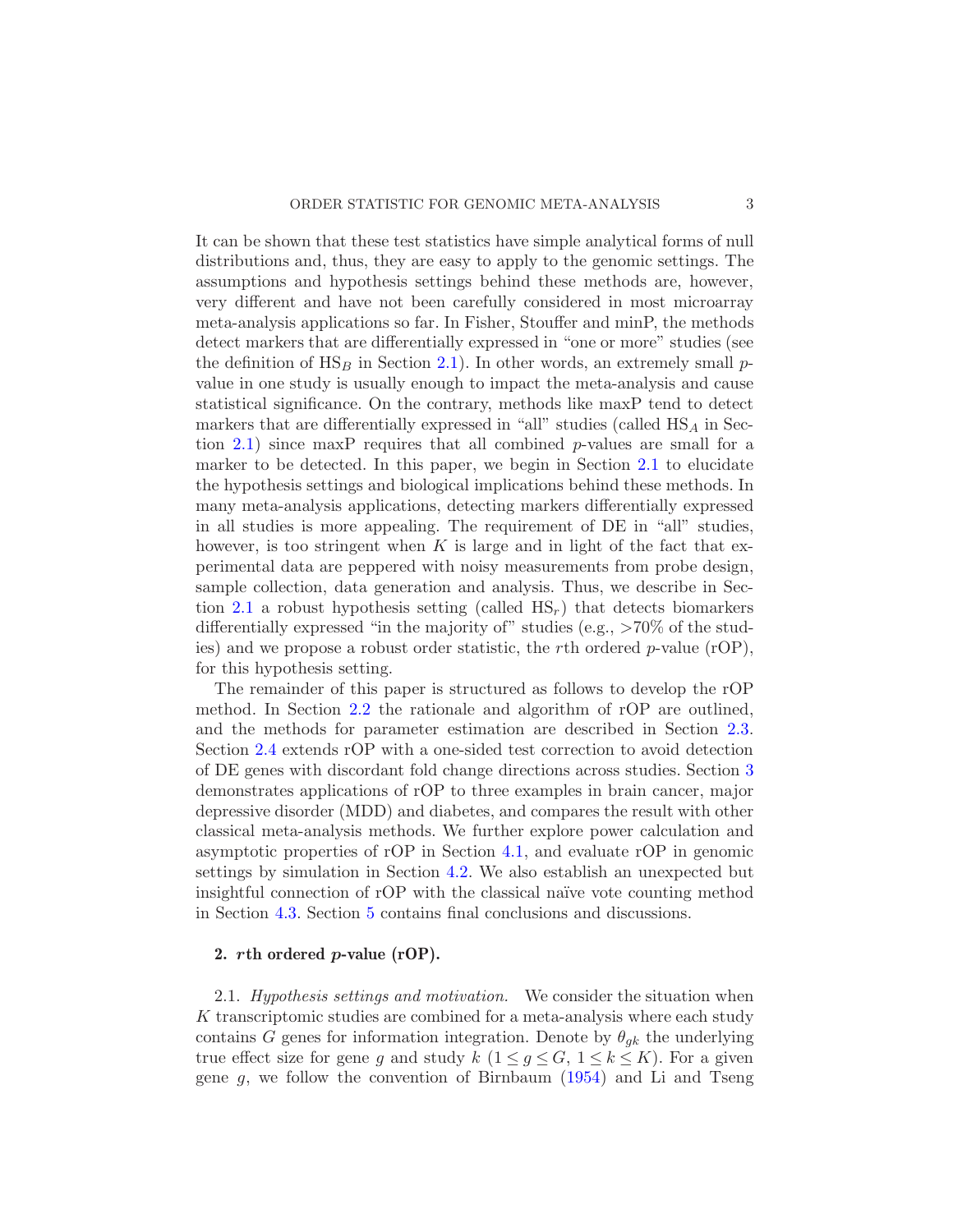[\(2011\)](#page-24-4) to consider two complementary hypothesis settings, depending on the pursuit of different types of targeted markers:

$$
\begin{aligned} \text{HS}_A: \bigg\{ &H_0: \bigcap_k \{ \theta_{gk} = 0 \} \text{ versus } H_a^{(A)}: \bigcap_k \{ \theta_{gk} \neq 0 \} \bigg\}, \\ \text{HS}_B: \bigg\{ &H_0: \bigcap_k \{ \theta_{gk} = 0 \} \text{ versus } H_a^{(B)}: \bigcup_k \{ \theta_{gk} \neq 0 \} \bigg\}. \end{aligned}
$$

In HS<sub>A</sub>, the targeted biomarkers are those differentially expressed in all studies (i.e., the alternative hypothesis is the intersection event that effect sizes of all K studies are nonzero), while  $\text{HS}_B$  pursues biomarkers differentially expressed in one or more studies (the alternative hypothesis is the union event instead of the intersection in  $HS<sub>A</sub>$ ). Biologically speaking,  $HS<sub>A</sub>$ is more stringent and more desirable to identify consistent biomarkers across all studies if the studies are homogeneous.  $\text{HS}_B$ , however, is useful when heterogeneity is expected. For example, if studies analyzing different tissues are combined (e.g., study 1 uses epithelial tissues and study 2 uses blood samples), it is reasonable to identify tissue-specific biomarkers detected by  $\text{HS}_B$ . We note that  $\text{HS}_B$  is identical to the classical union-intersection test (UIT) [Roy  $(1953)$ ] but  $\text{HS}_A$  is different from the intersection-union test (IUT) [Berger [\(1982](#page-23-3)), Berger and Hsu [\(1996](#page-23-4))]. In IUT, the statistical hypothesis is in a complementary form between the null and alternative hypotheses  ${H_0: \bigcup_k {\theta_{gk} = 0}}$  versus  $H_a^{(A)}: \bigcap_k {\theta_{gk} \neq 0}$ . Solutions for IUT require a more sophisticated mixture or Bayesian modeling to accommodate the composite null hypothesis and are not the focus of this paper [for more details, see Erickson, Kim and Allison [\(2009](#page-24-6))].

As discussed in Tseng, Ghosh and Feingold [\(2012](#page-25-0)), most existing genomic meta-analysis methods target on  $H\mathcal{S}_B$ . Popular methods include classical Fisher's method [sum of minus log-transformed p-values; Fisher [\(1925](#page-24-7))], Stouffer's method [sum of inverse-normal-transformed p-values; Stouffer et al.  $(1949)$ , minP [minimum of combined p-values; Tippett  $(1931)$ ] and a recently proposed adaptively weighted (AW) Fisher's method [Li and Tseng  $(2011)$ . The random effects model targets on a slight variation of HS<sub>A</sub>, where the effect sizes in the alternative hypothesis are random effects drawn from a Gaussian distribution centered away from zero (but are not guaranteed to be all nonzero). The maximum  $p$ -value method  $(\text{maxP})$  is probably the only method available to specifically target on  $\text{HS}_A$  so far. By taking the maximum of p-values from combined studies as the test statistic, the method requires that all  $p$ -values be small for a gene to be detected. Assuming independence across studies and that the inferences to generate p-values in single studies are correctly specified, p-values ( $p_k$  as the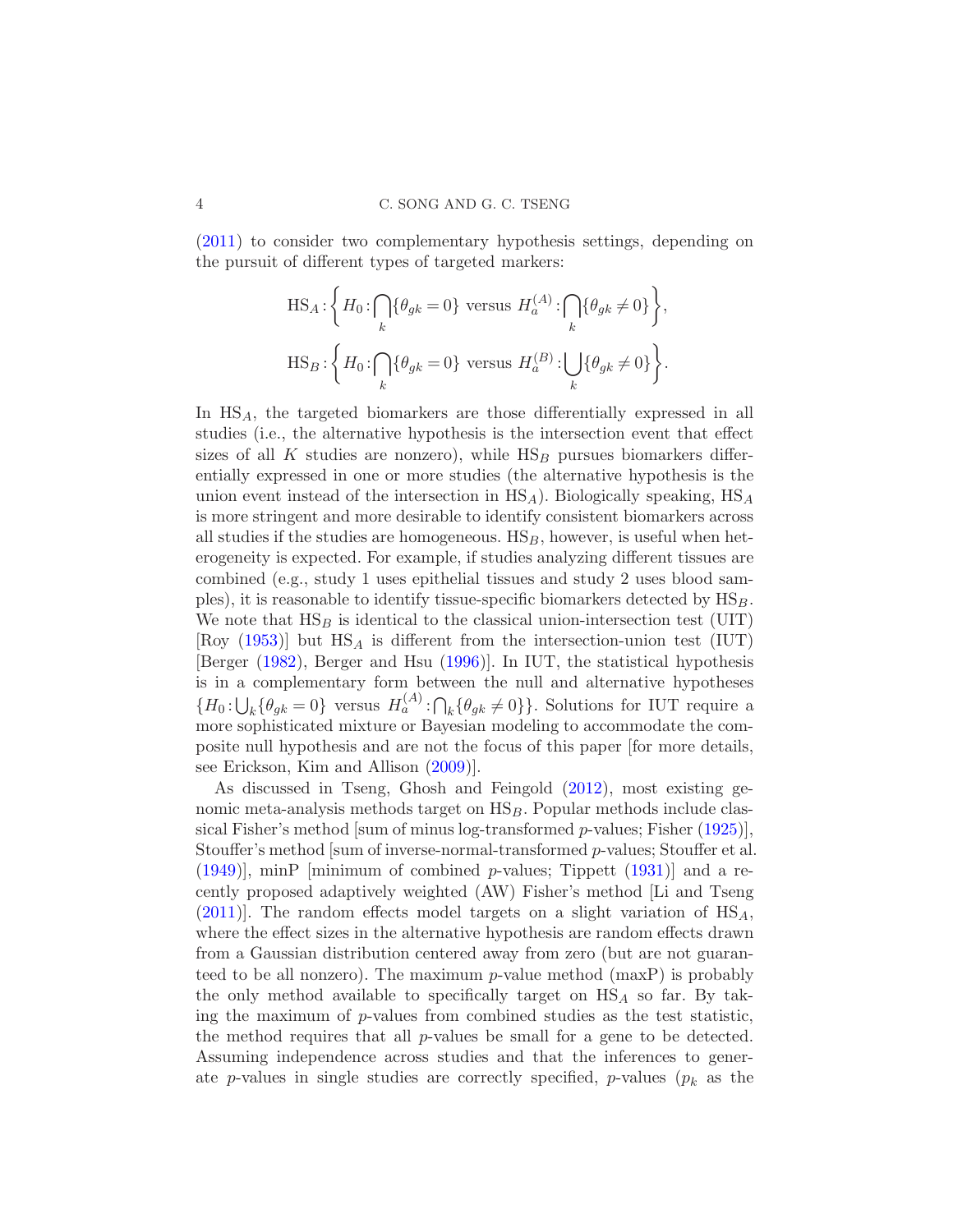p-value of study k) are i.i.d. uniformly distributed in  $[0, 1]$ . Fisher's statistic  $(S^{\text{Fisher}} = -2 \sum \log p_k)$  follows a chi-squared distribution with degree of freedom  $2K$  [i.e.,  $S^{\text{Fisher}} \sim \chi^2(2K)$ ] under null hypothesis  $H_0$ ; Stouffer's statistic  $[S^{\text{Stouffer}}] = \sum \Phi^{-1}(1-p_k)$ , where  $\Phi^{-1}(\cdot)$  is the quantile function of a standard normal distribution] follows a normal distribution with variance K [i.e.,  $S^{\text{Stouffer}} \sim N(0, K)$ ]; minP statistic  $(S^{\min P} = \min\{p_k\})$  follows a Beta distribution with parameters 1 and K [i.e.,  $S^{\text{minP}} \sim \text{Beta}(1, K)$ ]; and maxP statistic  $(S^{\max P} = \max\{p_k\})$  follows a Beta distribution with parameters K and 1 [i.e.,  $S^{\text{maxP}} \sim \text{Beta}(K, 1)$ ].

The  $\text{HS}_A$  hypothesis setting and maxP method are obviously too stringent in light of the generally noisy nature of microarray experiments. When K is large,  $\text{HS}_A$  is not robust and inevitably detects very few genes. Instead of requiring differential expression in all studies, biologists are more interested in, for example, "biomarkers that are differentially expressed in more than 70% of the combined studies." Denote by  $\Theta_h = \{\sum_{k=1}^{K^-} I(\theta_{gk} \neq 0) = h\}$  the situation that exactly  $h$  out of  $K$  studies are differentially expressed. The new robust hypothesis setting becomes

$$
\label{eq:HS_r} \text{HS}_r : \left\{ H_0 \negthinspace : \bigcap_k \{ \theta_{gk} = 0 \} \text{ versus } H_a^{(r)} : \bigcup_{h=r}^K \Theta_h \right\},
$$

where  $r = [p \cdot K]$ ,  $[x]$  is the smallest integer no less than x and  $p (0 < p \le 1)$ is the minimal percentage of studies required to call differential expression (e.g.,  $p = 70\%$ ). We note that  $\text{HS}_A$  and  $\text{HS}_B$  are both special cases of the extended  $\text{HS}_r$  class (i.e.,  $\text{HS}_A = \text{HS}_K$  and  $\text{HS}_B = \text{HS}_1$ ), but we will focus on large r (i.e.,  $p > 50\%$ ) in this paper and view  $\text{HS}_r$  as a relaxed and robust form of  $HS_A$ .

In the literature, maxP has been used for  $\text{HS}_A$  and minP has been used for HS<sub>B</sub>. An intuitive extension of these two methods for  $\text{HS}_r$  is to use the rth ordered p-value (rOP). Before introducing the algorithm and properties of rOP, we illustrate the motivation of it by the following example. Suppose we consider four genes in five studies: gene A has marginally significant  $p$ values  $(p = 0.1)$  in all five studies; gene B has a strong p-value in study 1 ( $p = 1e-20$ ) but  $p = 0.9$  in the other four studies; gene C is similar to gene A but has much weaker statistical significance  $(p = 0.25$  in all five studies); gene D differs from gene C in that studies  $1-4$  have small p-values  $(p = 0.15)$  $(p = 0.15)$  $(p = 0.15)$  but study 5 has a large p-value  $(p = 0.9)$ . Table 1 shows the resulting p-values from five meta-analysis methods that are derived from classical parametric inference in Section [1.](#page-0-0) Comparing Fisher and minP in  $\text{HS}_B$ , minP is sensitive to a study that has a very small p-value (see gene B) while Fisher, as an evidence aggregation method, is more sensitive when all or most studies are marginally statistically significant (e.g., gene A). Stouffer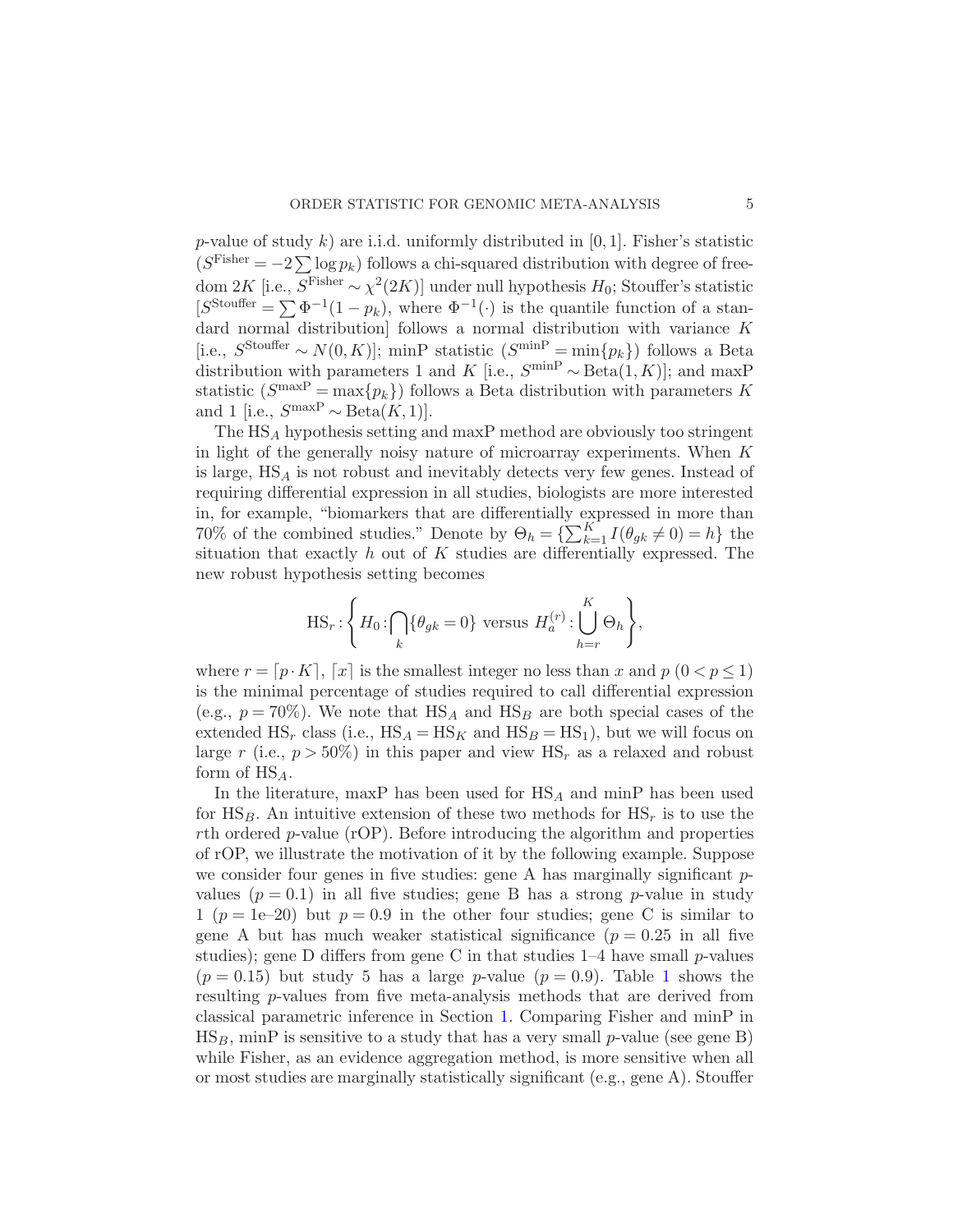| Gene A              | <b>Gene B</b>        | Gene C   | Gene D   |
|---------------------|----------------------|----------|----------|
| 0.1                 | $1e-20$ <sup>*</sup> | 0.25     | 0.15     |
| 0.1                 | 0.9                  | 0.25     | 0.15     |
| 0.1                 | 0.9                  | 0.25     | 0.15     |
| 0.1                 | 0.9                  | 0.25     | 0.15     |
| 0.1                 | 0.9                  | 0.25     | 0.9      |
| $0.01*$             | $1e-15$ <sup>*</sup> | 0.18     | 0.12     |
| $0.002*$            | $0.03*$              | 0.07     | 0.10     |
| 0.41                | $5e-20$ <sup>*</sup> | 0.76     | 0.56     |
| $1e-5$ <sup>*</sup> | 0.59                 | $0.001*$ | 0.59     |
| $5e-4$ *            | 0.92                 | $0.015*$ | $0.002*$ |
|                     |                      |          |          |

<span id="page-5-1"></span>TABLE 1 Four hypothetical genes to compare different meta-analysis methods and to illustrate the motivation of rOP

∗ p-values smaller than 0.05.

behaves similarly to Fisher except that it is less sensitive to the extremely small p-value in gene B. When we turn our attention to  $\text{HS}_A$ , gene C and gene D cannot be detected by all three of the Fisher, Stouffer and minP methods. Gene C can be detected by both maxP and rOP as expected  $(p = 0.001$  and 0.015, resp.). For gene D, it cannot be identified by the maxP method ( $p = 0.59$ ) but can be detected by rOP at  $r = 4$  ( $p = 0.002$ ). Gene D gives a good motivating example that maxP may be too stringent when many studies are combined and rOP provides additional robustness when one or a small portion of studies are not statistically significant. In genomic meta-analysis, genes similar to gene D are common due to the noisy nature of high-throughput genomic experiments or when a low-quality study is accidentally included in the meta-analysis. Although the types of desired markers (under  $\text{HS}_A$ ,  $\text{HS}_B$  or  $\text{HS}_r$ ) depend on the biological goal of a specific application, genes A, C and D are normally desirable marker candidates that researchers wish to detect in most situations while gene B is not (unless study-specific markers are expected as mentioned in Section [1\)](#page-0-0). This toy example motivates the development of a robust order statistic of rOP below.

<span id="page-5-0"></span>2.2. The rOP method. Below is the algorithm for rOP when the parameter  $r$  is fixed. For a given gene  $g$ , without loss of generality, we ignore the subscript g and denote by  $S_r = p(r)$ , where  $p(r)$  is the rth order statistic of p-values  $\{p_1, p_2, \ldots, p_K\}$ . Under the null hypothesis  $H_0$ ,  $S_r$  follows a beta distribution with shape parameters r and  $K - r + 1$ , assuming that the model to generate  $p$ -values under the null hypothesis is correctly specified and all studies are independent. To implement rOP, one may apply this parametric null distribution to calculate the p-values for all genes and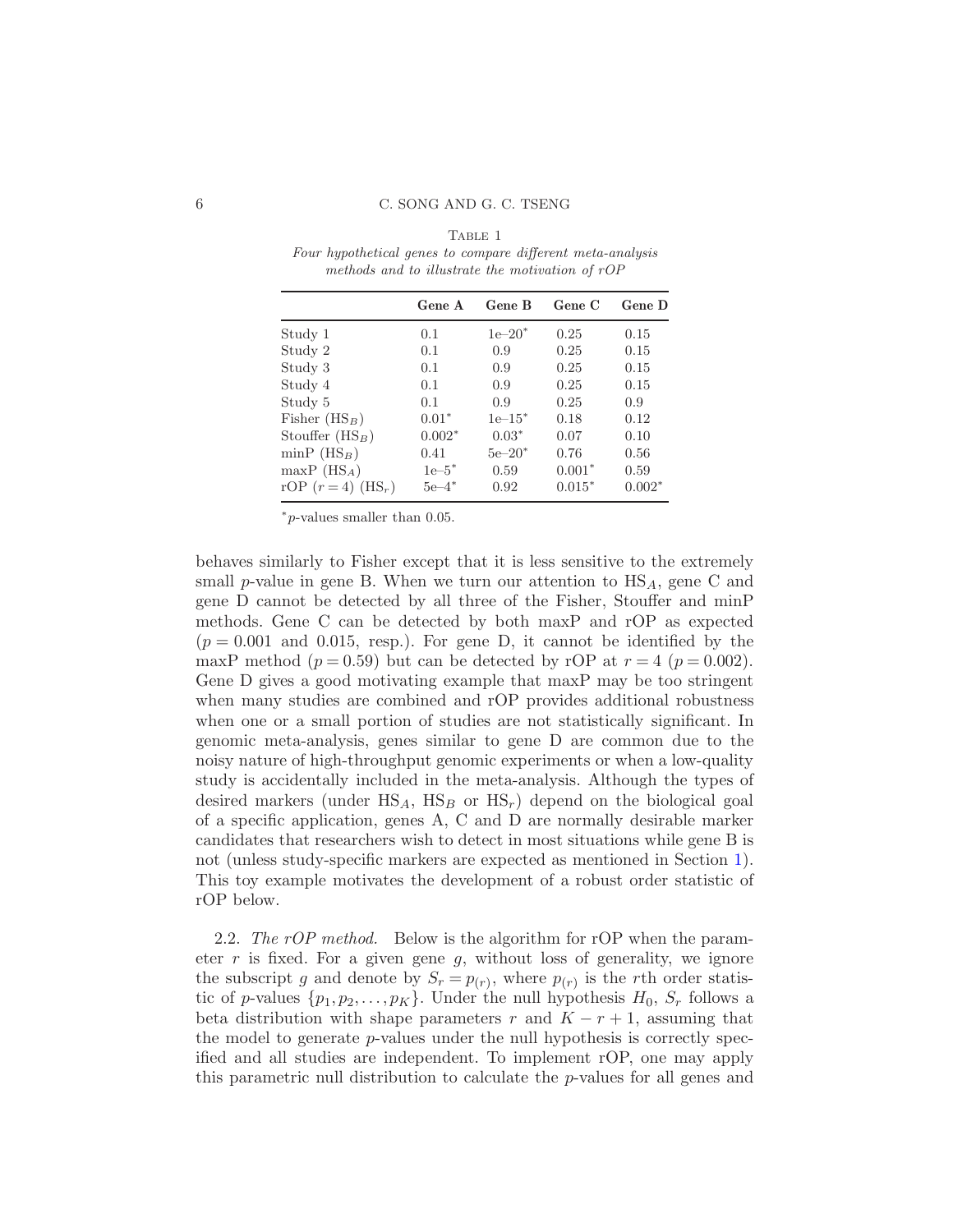perform a Benjamini–Hochberg (BH) correction [Benjamini and Hochberg [\(1995\)](#page-23-5)] to control the false discovery rate (FDR) under the general dependence structure. The Benjamini–Hochberg procedure can control the FDR at the nominal level or less when the multiple comparisons are independent or positively dependent. Although the Benjamini–Yekutieli (BY) procedure can be applied to a more general dependence structure of the comparisons, it is often too conservative and unnecessary [Benjamini and Yekutieli [\(2001](#page-23-6))], especially in gene expression analysis where the comparisons are more likely to be positively dependent and the effect sizes are usually small to moderate (also see Section [4.2](#page-17-0) for simulation results). As a result, we will not consider the BY procedure in this paper. The parametric BH approach has the advantage of fast computation, but in many situations the parametric beta null distribution may be violated because the assumptions to obtain  $p$ -values from each single study are not met and the null distributions of  $p$ values are not uniformly distributed. When such violations of assumptions are suspected, we alternatively recommend a conventional permutation analysis (PA) instead. Class labels of the samples in each study are randomly permuted and the entire DE and meta-analysis procedures are followed. The permutation is repeated for B times ( $B = 500$  in this paper) to simulate the null distribution and assess the  $p$ -values and  $q$ -values. The permutation analysis is used for all meta-analysis methods (including rOP, Fisher, Stouffer, minP and maxP) in this paper unless otherwise stated.

We note that both minP and maxP are special cases of rOP, but in this paper we mainly consider properties of rOP as a robust form of maxP (specifically,  $K/2 \leq r \leq K$ ).

<span id="page-6-0"></span>2.3. Selection of r in an application. The best selection of r should depend on the biological interests. Ideally, r is a tuning parameter that is selected by the biologists based on the biological questions asked and the experimental designs of the studies. However, in many cases, biologists may not have a strong prior knowledge for the selection of  $r$  and data-driven methods for estimating  $r$  may provide additional guidance in applications. The purpose of selecting  $r < K$  is to tolerate potentially outlying studies and noises in the data. The noises may come from experimental limitations (e.g., failure in probe design, erroneous gene annotation or bias from experimental protocol) or heterogeneous patient cohorts in different studies. Another extreme case may come from inappropriate inclusion of a low-quality study into the genomic meta-analysis. Below we introduce two complementary guidelines to help select  $r$  for rOP. The first method comes from the adjusted number of detected DE genes and the second is based on pathway association (a.k.a. gene set analysis), incorporating external biological knowledge.

<span id="page-6-1"></span>2.3.1. Evaluation based on the number of detected DE genes. In the first method, we use a heuristic criterion to find the best  $r$  such that the number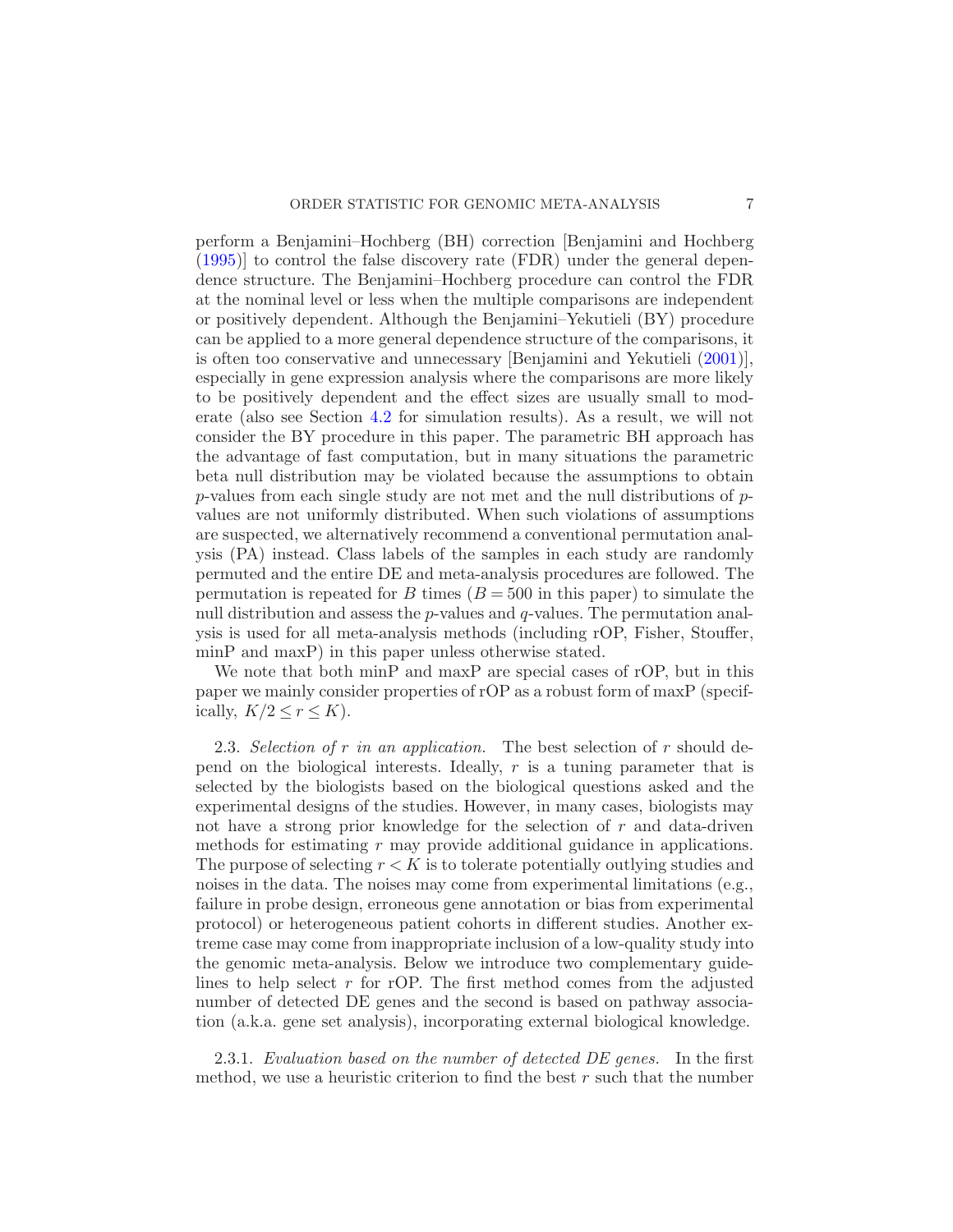#### 8 C. SONG AND G. C. TSENG

of detected DE genes is the largest. The dashed line in Figure  $1(a)$  $1(a)$  shows the number of detected DE genes using different  $r$  in rOP in a brain cancer application. The result shows a general decreasing trend in the number of detected DE genes when  $r$  increases. However, when we randomly permute the p-values across genes within each study, the detected number of DE genes also shows a bias toward small r's (dotted line). It shows that a large number of DE genes can be detected by a small  $r$  (e.g.,  $r = 1$  or 2) simply by chance. To eliminate this artifact, we apply a detrending method by subtracting the dotted permuted baseline from the dashed line. The resulting adjusted number of DE genes (solid line) is then used to seek the maximum that correspond to the suggested  $r$ . This detrend adjustment is similar to what was used in the GAP statistic [Tibshirani, Walther and Hastie [\(2001](#page-24-8))] when estimating the number of clusters in cluster analysis. In such a scenario, the curve of number of clusters (on x-axis) versus sum of squared withincluster dispersions is used to estimate the number of clusters. The curve always has a decreasing trend even in random data sets and the goal is usually to find an "elbow-like" turning point. The GAP statistic permutes the data to generate a baseline curve and subtract it from the observed curve. The problem becomes finding the maximum point in the detrended curve, a setting very similar to ours.

Below we describe the algorithm for the first criterion. Using the original K studies, the number of DE genes detected by rOP using different  $r$  $(1 \leq r \leq K)$  is first calculated as  $N_r$  [under the certain false discovery rate threshold, e.g.,  $FDR = 5\%$ ; see dashed line in Figure [1\(](#page-8-0)a). We then randomly permute p-values in each study independently and recalculate the number of DE genes as  $N_r^{(b)}$  in the bth permutation. The permutation is repeated for B times ( $B = 100$  in this paper) and the adjusted number of detected DE genes is defined as  $N'_r = N_r - \sum_{b=1}^B N_r^{(b)}/B$  [see solid line in Figure [1\(](#page-8-0)a)]. In other words, the adjusted number of DE genes is detrended so that it is purely contributed by the consistent DE information among studies. The parameter r is selected so that  $N'_r$  is maximized (or we manually select r as large as possible when  $N'_r$  reaches among the largest).

REMARK 1. Note that  $N'_r$  could sometimes be negative. This happens mostly when the signal in a single study is strong and  $r$  is small. However, since we usually apply rOP for relatively large  $K$  and  $r$ , the negative value is usually not an issue. We also note that, unlike the GAP statistic, the criterion to choose  $r$  with the maximal adjusted number of detected DE genes is heuristic and has no theoretical guarantee. In simulations and real applications to be shown later, this method performs well and provides results consistent with the second criterion described below.

2.3.2. Evaluation based on biological association. Pathway analysis (a.k.a. gene set analysis) is a statistical tool to infer the correlation of differential ex-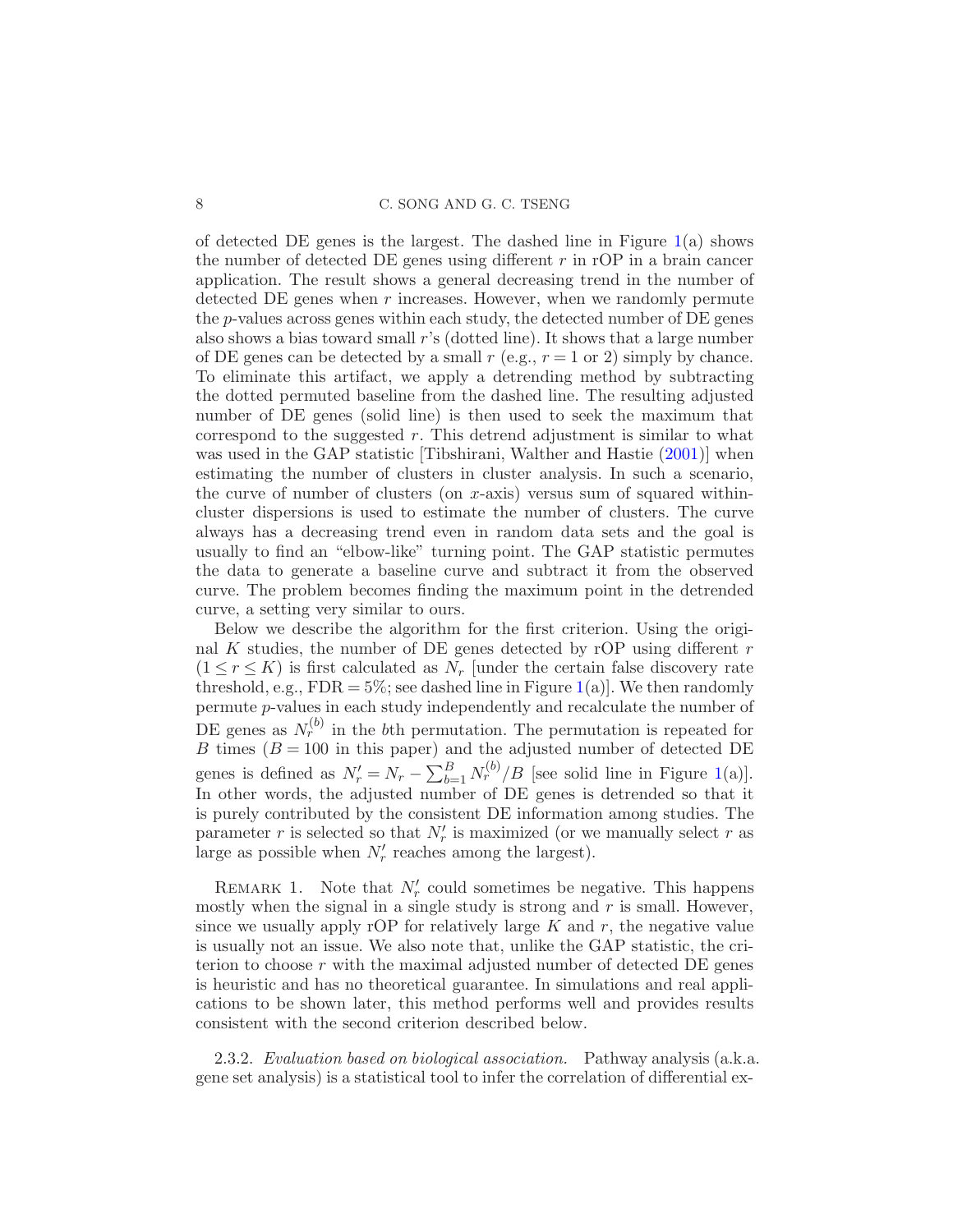

<span id="page-8-0"></span>Fig. 1. Results of brain cancer data set applying rOP. (a) Adjusted and unadjusted number of detected DE genes using different r. (b) Boxplots of  $-\log(p)$  for the biological association evaluation. p-values for Wilcoxon signed-rank tests are shown on the top. Black filled rectangles represent a p-value smaller than 0.05. (c) Heatmap to show effective studies of rOP in each gene. Effective studies are shown in black and noneffective ones are in light gray.

pression evidence in the data with pathway knowledge (usually sets of genes with known common biological function or interactions) from established databases. In this approach, we hypothesize that the best selection of  $r$  will produce a DE analysis result that generates the strongest statistical association with "important" (i.e., disease-related) pathways. Such pathways can be provided by biologists or obtained from pathway databases. However, it is well recognized that our understanding of biological and disease-related pathways are relatively poor and subject to change every few years. This is especially true for many complex diseases, such as cancers, psychiatric dis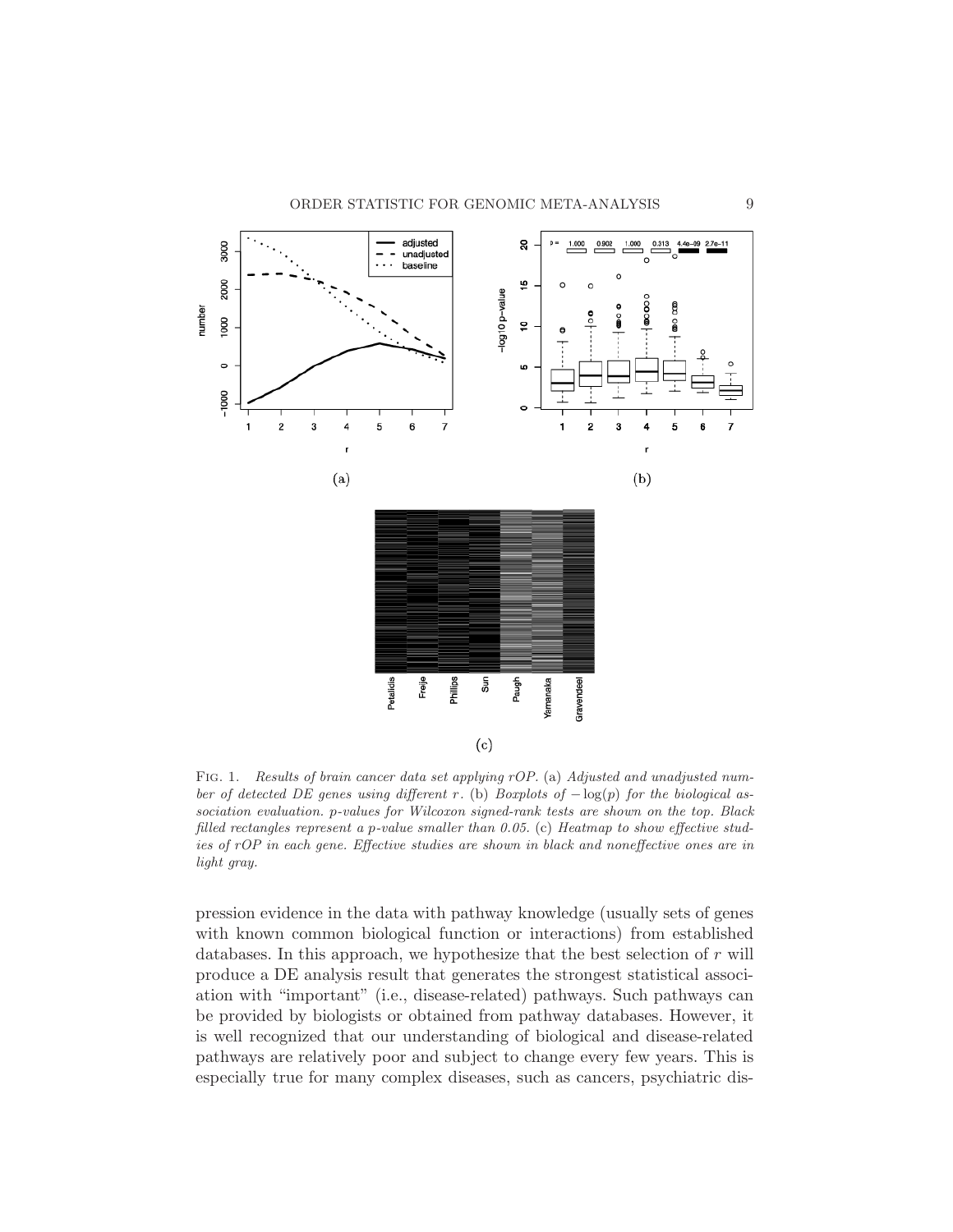orders and diabetes. In this case, it is more practical to use computational methods to generate "pseudo" disease-related pathways that are further reviewed by biologists before being utilized to estimate  $r$ . Below, we develop a computational procedure for selecting disease-related pathways. We perform pathway analysis using a large pathway database (e.g., GO, KEGG or BioCarta) and select pathways that are top ranked by aggregated committee decision of different  $r$  from rOP. The detailed algorithm is as follows:

Step I. Identification of disease-related pathways (committee decision by  $|K/2| + 1 \leq r \leq K$ :

- 1. Apply rOP method to combine studies and generate p-values for each gene. Run through different r,  $[K/2] + 1 \leq r \leq K$ .
- 2. For a given pathway  $m$ , apply Kolmogorov–Smirnov test to compare the p-values of genes in the pathway and those outside the pathway. The pathway enrichment p-values are generated as  $p_{r,m}$ . Its rank among all pathways for a given r is calculated as  $R_{r,m} = \text{rank}_{m}(p_{r,m})$ . Small ranks suggest strong pathway enrichment for pathway m.
- 3. The sums of ranks of different r are calculated as  $S_m = \sum_{r=|K/2|+1}^{K} R_{r,m}$ . The top  $U = 100$  pathways with the smallest  $S_m$  scores are selected and denoted as  $M$ . We treat  $M$  as the "pseudo" disease-related pathway set.

STEP II. Sequential testing of improved pathway enrichment significance:

- 1. We perform sequential hypothesis testing that starts from  $r' = K$  since conceptually we would like to pick  $r$  as large as possible. We first perform a Wilcoxon signed-rank test to test for difference of pathway enrichment significance for  $r' = K$  and  $r' = K - 1$ . In other words, we perform a twosample test on the paired vectors of  $(p_{K,m}; m \in M)$  and  $(p_{K-1,m}; m \in M)$ and record the *p*-value as  $\tilde{p}_{K,K-1}$ .
- 2. If the test is rejected (using the conventional type I error of 0.05), it indicates that reducing from  $r = K$  to  $r = K - 1$  can generate a DE gene list that produce more significant pathway enrichment in M. We will continue to reduce r' by one (i.e.,  $r' = K - 1$ ) and repeat the test between  $(p_{r',m}; m \in M)$  and  $(p_{r'-1,m}; m \in M)$ . Similarly, the resulting pvalues are recorded as  $\tilde{p}_{r',r'-1}$ . The procedure is repeated until the test from  $r'$  is not rejected. The final  $r'$  is selected for rOP.

REMARK 2. Note that for simplicity and since this evaluation should be examined together with the first criterion in Section [2.3.1,](#page-6-1) we will not perform p-value correction for multiple comparison or sequentially dependent hypothesis testings here. Practically, we suggest to select  $r$  based on the diagnostic plots of the two criteria simultaneously. Examples of the selection will be shown in Section [3.](#page-10-1)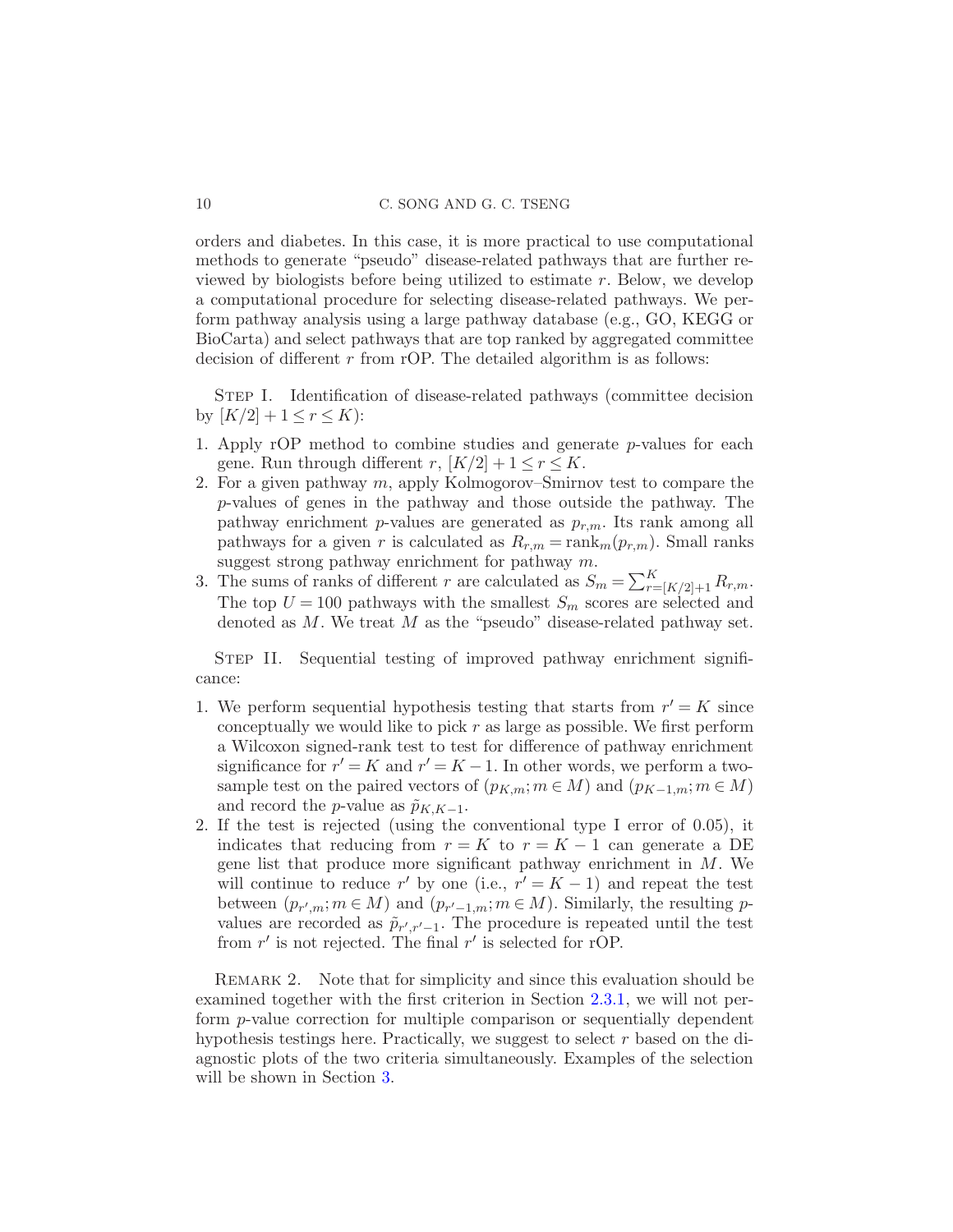REMARK 3. We have tested different  $U$  in real applications. As can be expected, the selection of  $U$  did not affect the result much. In supplement Figure 7 [Song and Tseng [\(2014d](#page-24-9))], we show that the ranks for rOP with different selection of  $r$  as well as other methods become stable enough when  $U = 100$  for all our applications.

<span id="page-10-0"></span>2.4. One-sided test modification to avoid discordant effect sizes. Methods combining effect sizes (e.g., random or fixed effects models) are suitable to combine studies with binary outcome, in which case the effect sizes are well defined as the standardized mean differences or odds ratios. Methods combining p-values, however, have advantages in combining studies with nonbinary outcomes (e.g., multi-class, continuous or censored data), in which case the F-test, simple linear regression or the Cox proportional hazard model can be used to generate p-values for integration. On the other hand, *p*-value combination methods usually combine two-sided *p*-values in binary outcome data. A gene may be found statistically significant with upregulation in one study and down-regulation in another study. Such a confusing discordance, although sometimes a reflection of the biological truth, is often undesirable in most applications. Therefore, we make a one-sided test modification to the rOP method similar to the modification that Owen [\(2009\)](#page-24-10) and Pearson [\(1934](#page-24-11)) applied on Fisher's method. The modified rOP statistic is defined as the minimum of the two rOP statistics combining the one-sided tests of both tails. Details of this test statistic can be found in the supplementary material [Song and Tseng [\(2014a\)](#page-24-12)].

<span id="page-10-1"></span>3. Applications. We applied rOP as well as other meta-analysis methods to three microarray meta-analysis applications with different strengths of DE signal and different degrees of heterogeneity. Supplement Table 1A–C [Song and Tseng [\(2014c](#page-24-13))] list the detailed information on seven brain cancer studies, nine major depressive disorder (MDD) studies and 16 diabetes studies for meta-analysis. Data were preprocessed and normalized by standard procedures in each array platform. Affymetrix data sets were processed by the RMA method and Illumina data sets were processed by manufacturer's software with quantile normalization for probe analysis. Probes were matched to the same gene symbols. When multiple probes (or probe sets) matched to one gene symbol, the probe that contained the largest variability (i.e., inter-quartile range) was used to represent the gene. After gene matching and filtering, 5836, 7577 and 6645 genes remained in the brain cancer, MDD and diabetes data sets, respectively. The brain cancer studies were collected from the GEO database. The MDD studies were obtained from Dr. Etienne Sibille's lab. A random intercept model adjusted for potential confounders was applied to each MDD study to obtain  $p$ -values [Wang et al. [\(2012a](#page-25-3))]. Preprocessed data of 16 diabetes studies described by Park et al. [\(2009](#page-24-14)) were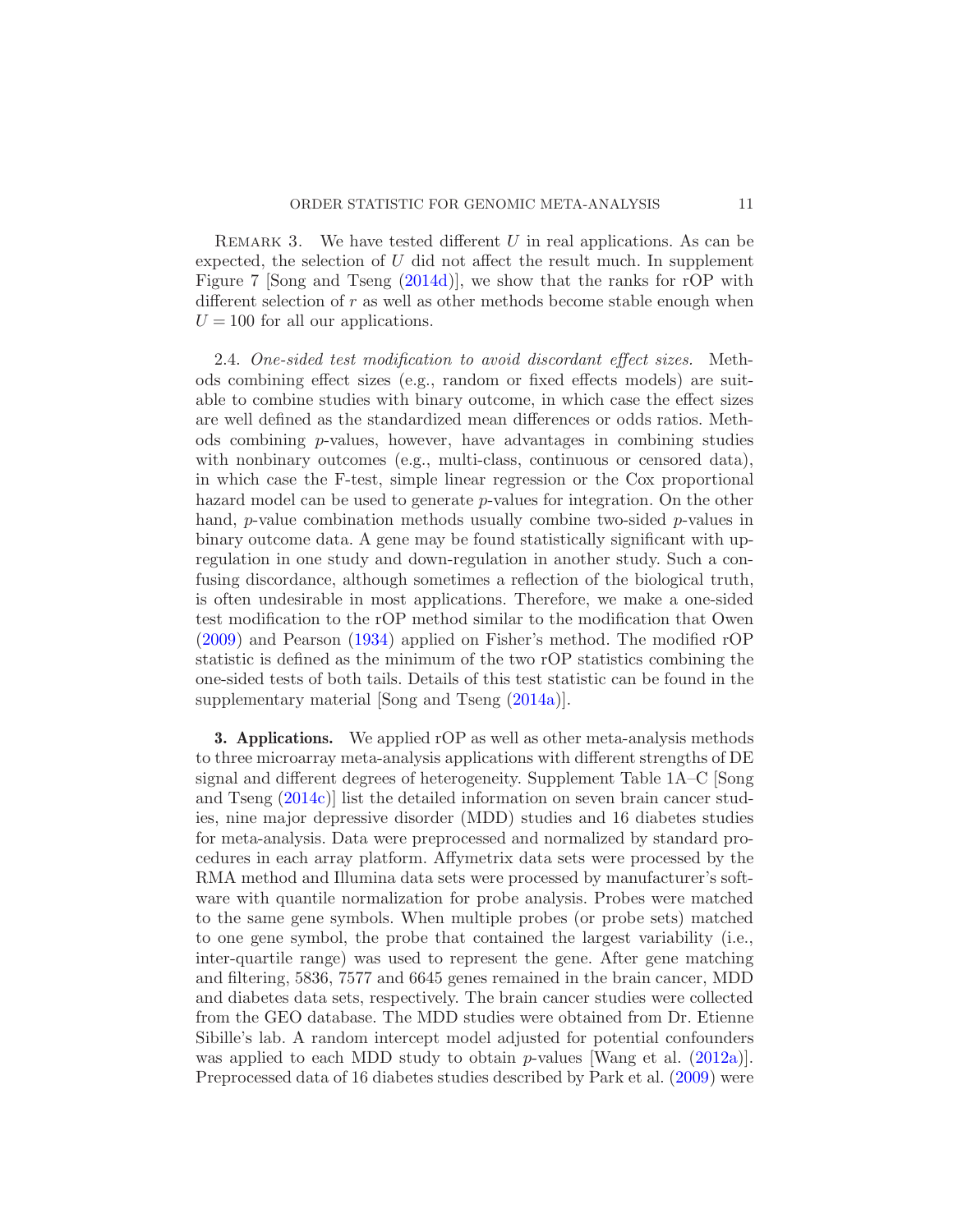obtained from the authors. For studies with multiple groups, we followed the procedure of Park et al. by taking the minimum  $p$ -value of all the pairwise comparisons and adjusted for multiple tests. All the pathways used in this paper were downloaded from the Molecular Signatures Database [MSigDB, Subramanian et al. [\(2005\)](#page-24-15)]. Pathway collections c2, c3 and c5 were used for the r selection purpose.

<span id="page-11-0"></span>3.1. Application of rOP. In all three applications, we demonstrate the estimation of r for rOP using the two evaluation criteria in Section [2.3.](#page-6-0) In the first data set, two important subtypes of brain tumors—anaplastic astrocytoma (AA) and glioblastoma multiforme (GBM)—were compared in seven microarray studies. To estimate an adequate r for the rOP application, we calculated the unadjusted number, the baseline number from permutation and the adjusted number of detected DE genes using  $1 \leq r \leq 7$  under FDR = 5% [Figure [1\(](#page-8-0)a)]. The result showed a peak at  $r = 5$ . For the second estimation method by pathway analysis, boxplots of  $-\log_{10}(p)$  (p-values calculated from association of DE gene list with top pathways) versus  $r$  were plotted [Figure [1\(](#page-8-0)b)]. The Wilcoxon signed-rank tests showed that the result from  $r = 6$  is significantly more associated with pathways than that from  $r = 7$  ( $p = 2.7e-11$ ) and similarly for  $r = 5$  versus  $r = 6$  ( $p = 4.4e-9$ ). Combining the results from Figure [1\(](#page-8-0)a) and (b), we decided to choose  $r = 5$ for this application. Figure  $1(c)$  $1(c)$  shows the heatmap of studies effective in rOP (when  $r = 5$ ) for each detected DE gene (a total of 1469 DE genes on the rows and seven studies on the columns). For example, if  $p$ -values for the seven studies are (0.13, 0.11, 0.03, 0.001, 0.4, 0.7, 0.15), the test statistic for rOP is  $S^{\text{rOP}} = 0.15$  and the five effective studies that contribute to rOP are indicated as  $(1, 1, 1, 1, 0, 0, 1)$ . In the heatmap, effective studies were indicated by black color and noneffective studies were in light gray. As shown in Figure [1\(](#page-8-0)c), Paugh and Yamanaka were noneffective studies in almost all detected DE genes, suggesting that the two studies did not contribute to the meta-analysis and may potentially be problematic studies. This finding agrees with a recent MetaQC assessment result using the same seven studies [Kang et al. [\(2012\)](#page-24-16)]. In our application, AA and GBM patients were compared in all seven studies. We expected to detect biomarkers that have consistent fold-change direction across studies and the one-sided corrected rOP method was more preferable. Supplement Figure 1 [Song and Tseng [\(2014d\)](#page-24-9)] showed plots similar to Figure [1](#page-8-0) for one-sided corrected rOP. The result similarly concluded that  $r = 5$  was the most suitable choice for this application.

For the second application, nine microarray studies used different areas of post-mortem brain tissues from MDD patients and control samples (supplement Table 1B [Song and Tseng [\(2014c\)](#page-24-13)]). MDD is a complex genetic disease with largely unknown disease mechanism and gene regulatory networks. The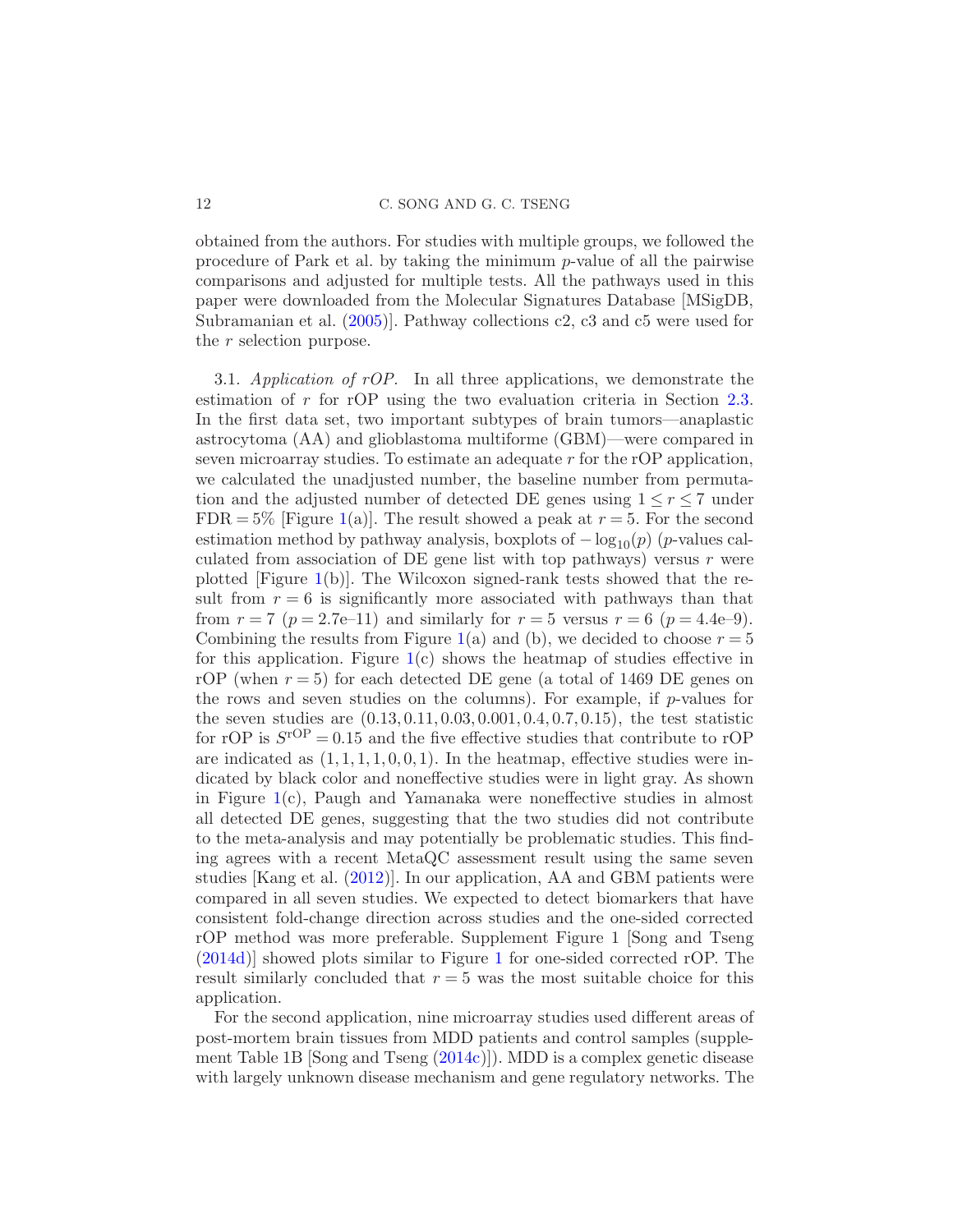postmortem brain tissues usually result in weak signals, compared to blood or tumor tissues, which makes meta-analysis an appealing approach. In supplement Figure 2(a) [Song and Tseng [\(2014d](#page-24-9))], the maximizer of adjusted DE gene detection was at  $r = 6$  ( $r = 7$  or 8 is also a good choice). For supplement Figure 2(b), the statistical significance improved "from  $r = 9$  to  $r = 8$ "  $(p=5.6e-14)$ , "from  $r=8$  to  $r=7$ "  $(p=8.7e-7)$  and "from  $r=7$  to  $r=6$ "  $(p = 0.045)$ . We also obtained 98 pathways that were potentially related to MDD from Dr. Etienne Sibille. As shown in supplement Figure  $2(c)$ , the statistical significance improved "from  $r = 8$  to  $r = 7$ " using the 98 expert selected pathways. Combining the results, we decided to choose  $r = 7$  (since  $r = 6$  only provided marginal improvement in both criteria and we preferred  $r$  as large as possible) for the rOP method in this application. Supplement Figure 2(d) showed the heatmap of effective studies in rOP. No obvious problematic study was observed. The one-sided rOP was also applied (results not shown); good selection of r appeared to be between 5 and 7.

In the last application, 16 diabetes microarray studies were combined. These 16 studies were very heterogeneous in terms of the organisms, tissues and experimental design (supplement Table 1C [Song and Tseng [\(2014c\)](#page-24-13)]). Supplement Figure 7 [Song and Tseng [\(2014d](#page-24-9))] showed diagnostic plots to estimate r. Although the number of studies and heterogeneity across data sets were relatively larger than the previous two examples, we could still observe similar trends in supplement Figure 7. Specifically, for supplement Figure 3(a), it was shown that  $r = 7-12$  detected a higher adjusted number of DE genes. For pathway analysis, results from  $r = 12$  were more associated with the top pathways. As a result, we decided to use  $r = 12$  in this application. It was noticeable that the  $r$  selection in this diabetes example was relatively vague compared to the previous examples. Supplement Figure  $3(c)$  showed the heatmap of effective studies in rOP. Two to four studies (s01, s05, s08 and s14) appeared to be candidates of problematic studies, but the evidence was not as clear as the brain cancer example in Figure  $1(c)$  $1(c)$ . It should be noted that the results of supplement Figure 3 used the beta null distribution inference and Benjamini–Hochberg correction. Permutation analysis generated a relatively unstable result (supplement Figure 4), although it suggested a similar selection of r. This was possibly due to the unusual *ad hoc* DE analysis from minimum  $p$ -values of all possible pairs of comparisons [procedures that were used in the original paper Park et al.  $(2009)$ ].

Next, we explored the robustness of rOP by mixing a randomly chosen MDD study into seven brain cancer studies as an outlier. The results in supplement Figure 5 [Song and Tseng  $(2014d)$ ] showed that  $r = 5$  or 6 may be a good choice [supplement Figure 5(a) and (b)]. We used  $r = 6$  in rOP for this application. Supplement Figure 5(c) interestingly showed that the mixed MDD study, together with the Paugh and Yamanaka studies, was a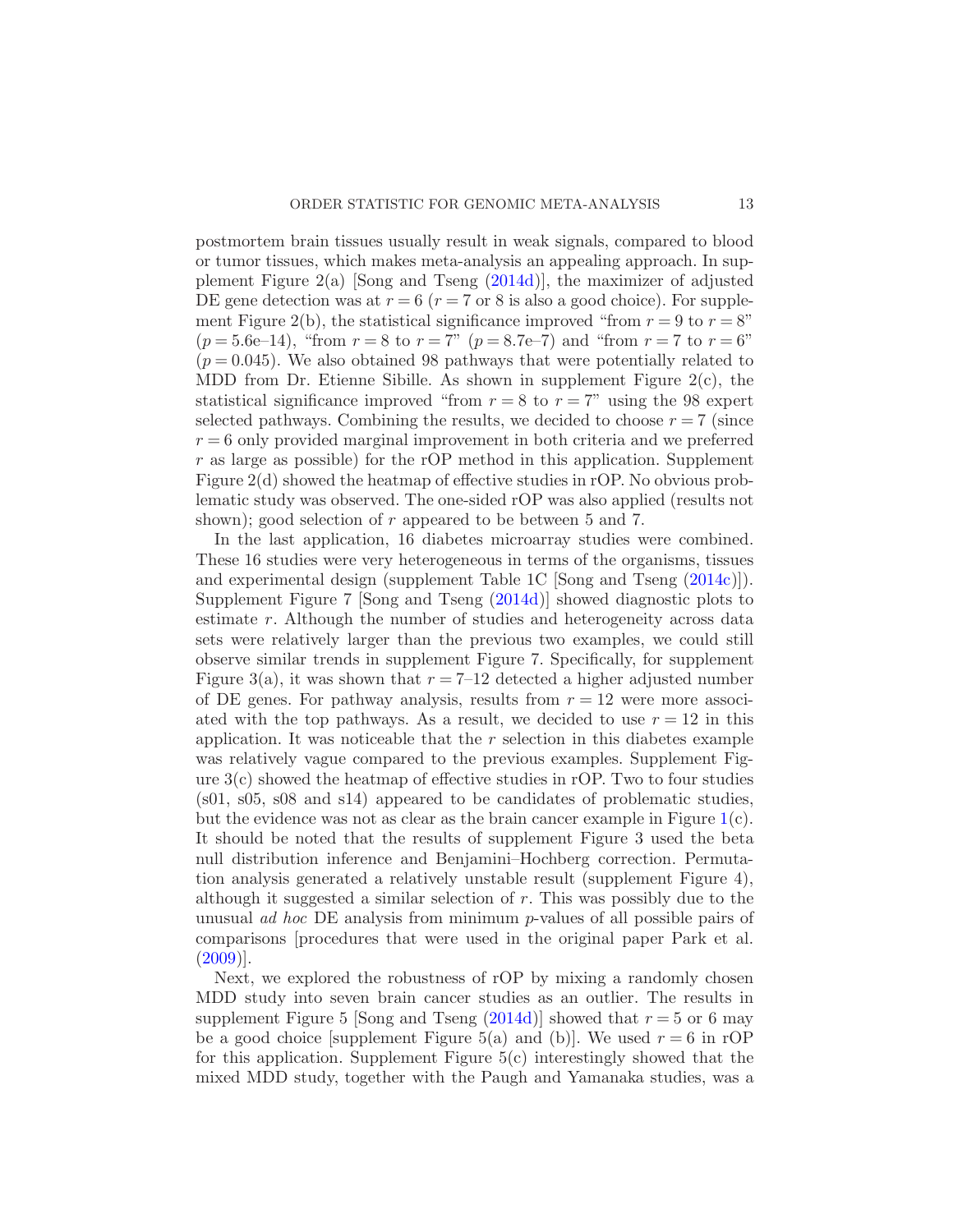TABLE 2 Number of DE genes detected by different methods under  $FDR = 5\%$ 

<span id="page-13-0"></span>

|                                     | rOP       |                                                           |              |               |          |           |                  |
|-------------------------------------|-----------|-----------------------------------------------------------|--------------|---------------|----------|-----------|------------------|
|                                     | Two-sided | One-sided                                                 | Fisher       | Stouffer minP |          | maxP      | VC.              |
| Brain cancer                        |           | 1469 $(r=5)$ 1625 $(r=5)$<br>$Overlap = 1139$             | 2918         | 2449          | 2380     | 273       | 328              |
| <b>MDD</b>                          |           | 617 $(r = 7)$ 86 $(r = 7)$<br>$Overlap = 48$              | 1124         | 1423          | $\Omega$ | 310       | $\left( \right)$ |
| Diabetes<br>$Brain + 1 \text{ MDD}$ |           | 636 $(r=12)$ Not applicable<br>751 $(r=6)$ Not applicable | 1698<br>2081 | 1492<br>1773  | 1648     | 85<br>132 | $\Omega$<br>64   |

potentially problematic study in the rOP meta-analysis. This result verified our intuition that rOP is robust to outlying studies and the p-values of the outlying studies minimally contribute to the rOP statistic.

3.2. Comparison of rOP with other meta-analysis methods. We performed rOP using r determined from Section [3.1](#page-11-0) in four applications (brain cancer, MDD, diabetes and brain cancer  $+1$  random MDD) and compared to Fisher's method, Stouffer's method, minP, maxP and vote counting. The vote counting method will be discussed in greater detail in Section [4.3.](#page-20-0) Two quantitative measures were used to compare the methods. The first measure compared the number of detected DE genes from each method as a surrogate of sensitivity (although the true list of DE genes is unknown and sensitivity cannot be calculated). The second approach was by pathway analysis, very similar to the method we introduced to select parameter  $r$ . However, in order to avoid bias in top pathway selection, single study analysis results were used as the committee to select disease-related pathways. KEGG, Bio-Carta, Reactome and GO pathways were used in the pathway analysis. The Wilcoxon signed-rank test was then used to test if two methods detected DE genes with differential association with disease-related pathways.

Table [2](#page-13-0) showed the number of detected DE genes under  $FDR = 5\%$ . We can immediately observe that Fisher and Stouffer generally detected many more biomarkers because they targeted on  $\text{HS}_B$  (genes differentially expressed in one or more studies). Although minP also targeted on  $\text{HS}_B$ , it sometimes detected extremely small numbers of DE genes in weak-signal data such as the MDD and diabetes examples. This is reasonable because minP has very weak power to detect consistent but weak signals across studies [e.g.,  $p$ -values =  $(0.1, 0.1, \ldots, 0.1)$ ]. The stringent maxP method detected few numbers of DE genes in general. Vote counting detected very few genes especially when the effect sizes were moderate (in the MDD and diabetes examples). rOP detected more DE genes than maxP because of its relaxed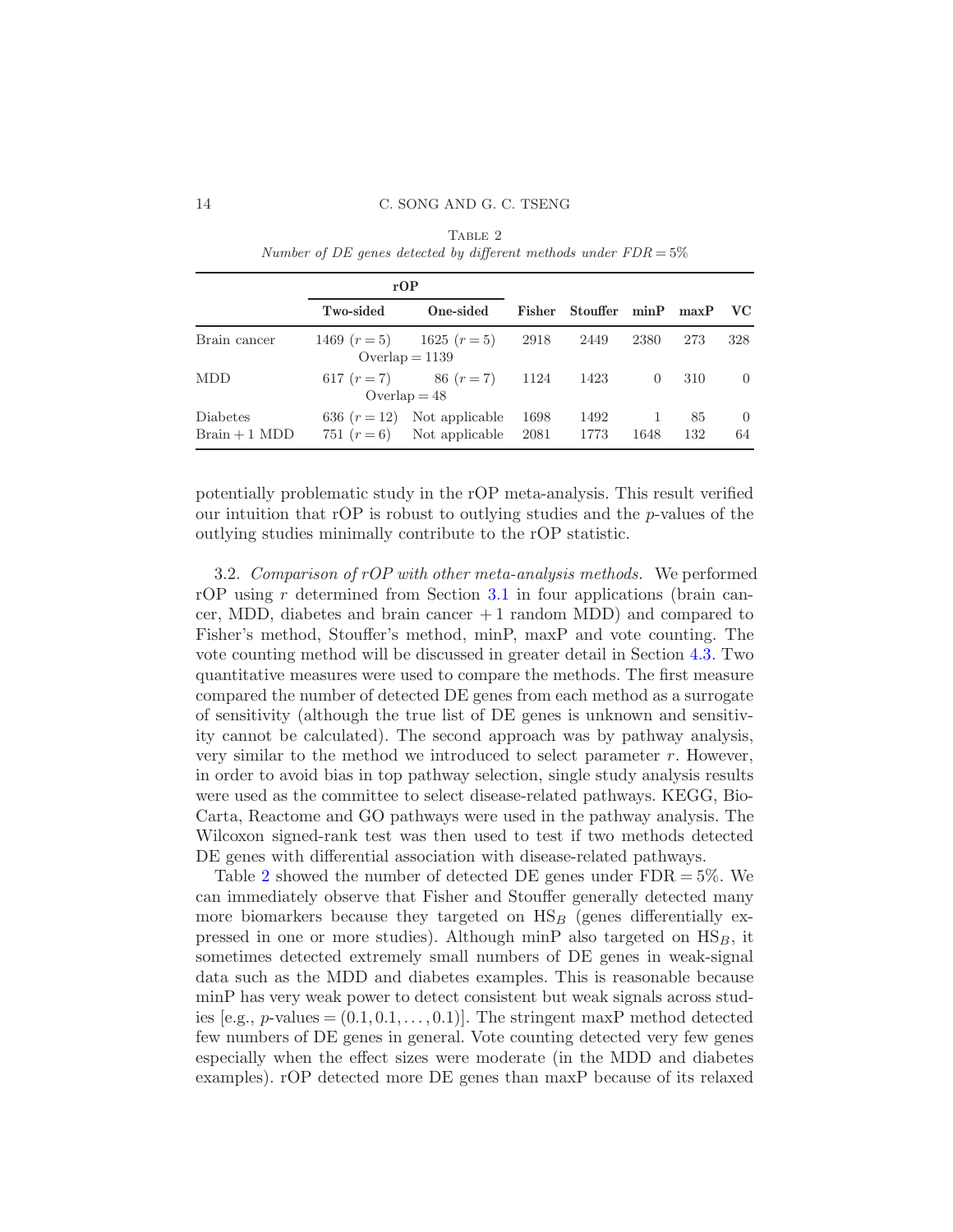

<span id="page-14-0"></span>Fig. 2. Comparison of different meta-analysis methods using pathway analysis. (a) Brain cancer. (b) MDD. (c) Diabetes. (d) Brain cancer and 1 random MDD.

 $\text{HS}_r$  hypothesis setting. It identified about 50–65% fewer DE genes than Fisher's and Stouffer's methods, but guaranteed that the genes detected were differentially expressed in the majority of the studies. We also performed the one-sided corrected rOP for comparison. This method detected similar numbers of DE genes compared to two-sided rOP, and the majority of detected DE genes in two-sided and one-sided rOP were overlapped in the brain cancer example. The result showed that almost all DE genes detected by two-sided rOP had a consistent fold-change direction across studies. In MDD, the one-sided rOP detected much fewer genes than the two-sided method. This implied that many genes related to MDD acted differently in different brain regions and in different cohorts.

Figure [2](#page-14-0) showed the results of biological association from pathway analysis that were similarly shown in Figure [1\(](#page-8-0)b). The result showed that the DE gene lists generated by Fisher and Stouffer were more associated with biological pathways. The rOP method generally performed better than maxP and minP and had similar biological association performance to Fisher's and Stouffer's methods.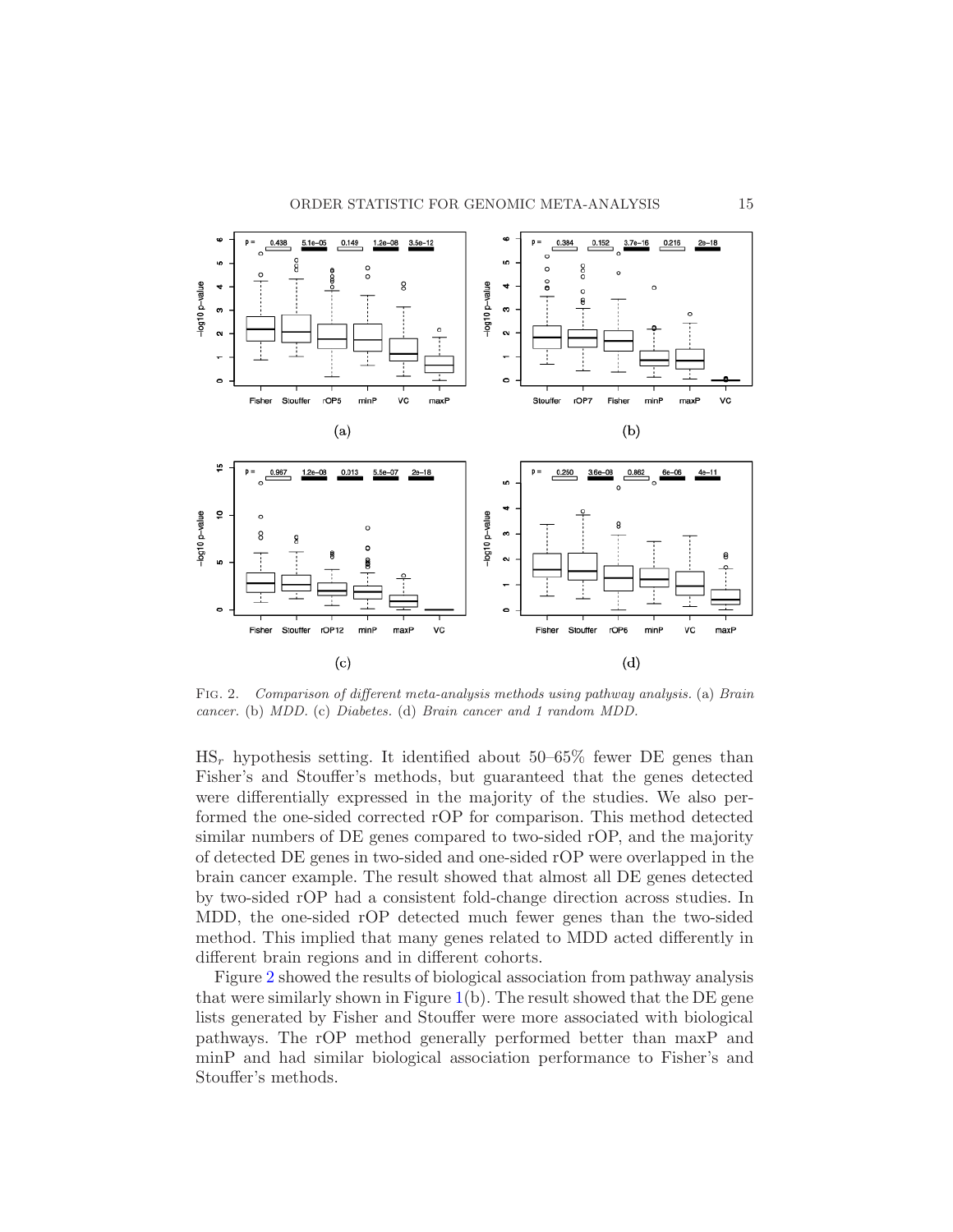#### 4. Statistical properties of rOP.

<span id="page-15-0"></span>4.1. Power calculation of rOP and asymptotic properties. When  $K$  studies are combined, suppose  $r_0$  of the K studies have equal nonzero effect sizes and the rest of the  $(K - r_0)$  studies have zero effect sizes. That is,

$$
H_0: \theta_1 = \dots = \theta_K = 0,
$$
  
\n $H_a: \theta_1 = \dots = \theta_{r_0} = \theta \neq 0, \qquad \theta_{r_0+1} = \dots = \theta_K = 0.$ 

For a single study, the power function given effect size  $\theta$  is known as  $Pr(p_i \leq \alpha_0 | \theta)$ . We will derive the statistical power of rOP under this simplified hypothesis setting when  $r_0$  and r for rOP are given. Under  $H_0$ , the rejection threshold for the rOP statistic is  $\beta = B_{\alpha}(r, K - r + 1)$  (the  $\alpha$  quantile of a beta distribution with shape parameters r and  $K - r + 1$ , where the significance level of the meta-analysis is set at  $\alpha$ . The power of rejection threshold β under  $H_a$  is  $Pr(p_{(r)} \leq \beta | H_a) = Pr(\sum_{i=1}^{K} I(p_i \leq \beta) \geq r | H_a)$ . By definition,  $\Pr(p_i \leq \beta | \theta_i = 0) = \beta$  and we further denote  $\beta' = \Pr(p_i \leq \beta | \theta_i = \theta)$ . The power calculation of interest is equivalent to finding the probabilities of having at least r successes in  $K$  independent Bernoulli trials, among which  $r_0$  have success probabilities  $\beta'$ , and  $K - r_0$  have success probabilities  $\beta$ :

$$
\Pr(p_{(r)} \le \beta | H_a) = \sum_{i=r}^{K} \sum_{j=\max(0,i-K+r_0)}^{\min(i,r_0)} \binom{r_0}{j} \beta'^j (1-\beta')^{r_0-j} \times \binom{K-r_0}{i-j} \beta^{i-j} (1-\beta)^{K-r_0-i+j}.
$$

REMARK 4. We note that the assumption of  $r_0$  equal nonzero effect sizes can be relaxed. When the nonzero effects are not equal, the power calculation can be done in polynomial time using dynamic programming.

<span id="page-15-1"></span>Below we demonstrate some asymptotic properties of rOP.

THEOREM 4.1. Assume  $r_0$  is fixed. When the effect size  $\theta$  and K are fixed and the sample size of study k  $N_k \to \infty$ ,  $Pr(p_{(r)} \leq \beta | H_a) \to 1$  if  $r \leq r_0$ . When  $r > r_0$ ,  $Pr(p_{(r)} \leq \beta | H_a) \rightarrow c(r) < 1$  and  $c(r)$  is a decreasing function in r.

PROOF. When  $N_k \to \infty$ ,  $\beta' \to 1$ . The theorem easily follows from the power calculation formulae.  $\square$ 

Theorem [4.1](#page-15-1) states that, asymptotically, if the parameter  $r$  in rOP is specified less or equal to the true  $r_0$ , the statistical power converges to 1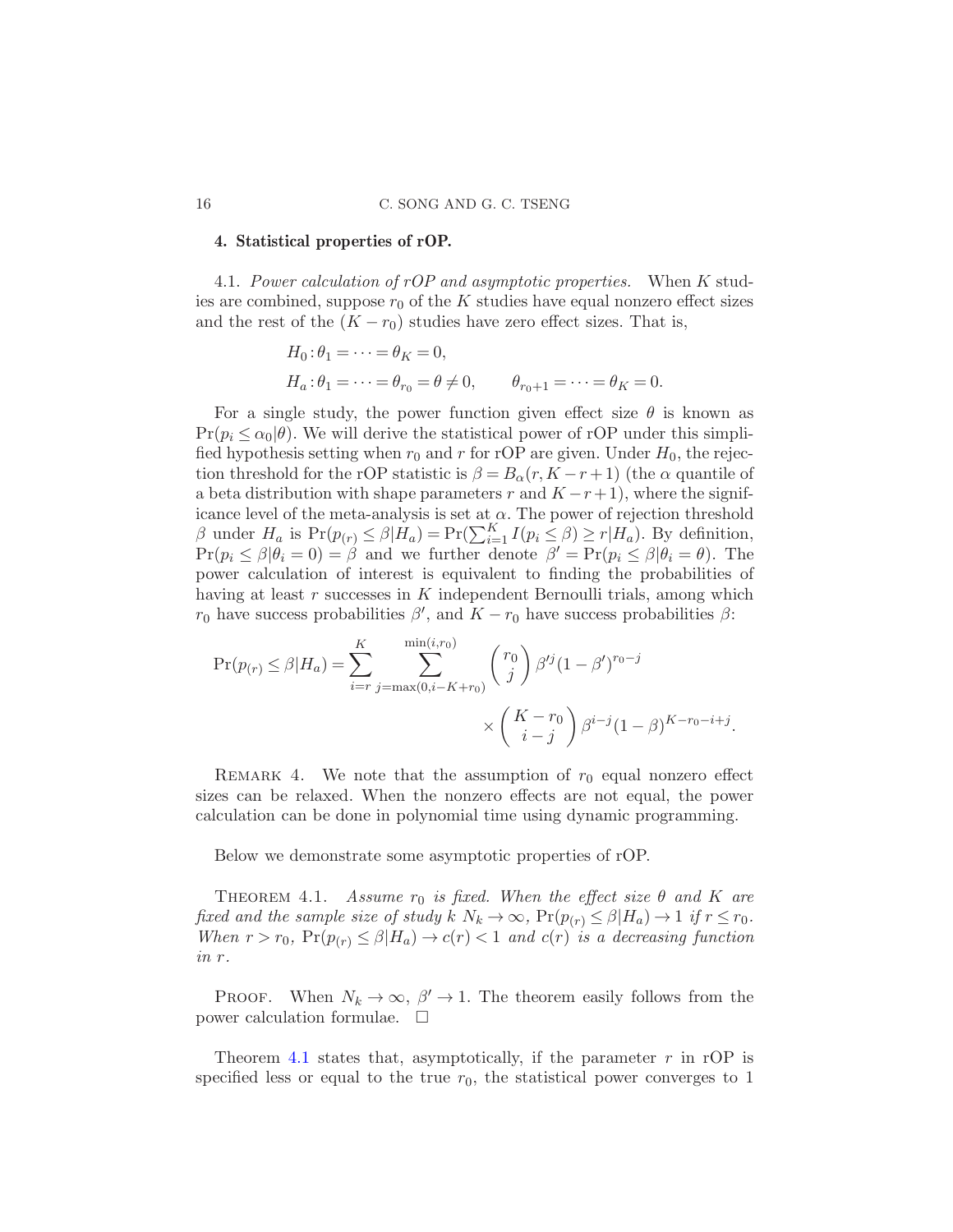

<span id="page-16-0"></span>FIG. 3. Power of rOP method when  $N_k \rightarrow \infty$ ,  $K = 10$ . (a)  $r_0 = 6$ ,  $r = 1-10$ . (b)  $r = 6$ ,  $r_0 = 0-10.$ 

as intuitively expected. When specifying  $r$  greater than  $r_0$ , the statistical power is weakened with increasing  $r$ . Particularly, maxP will have weak power. In contrast to Theorem [4.1,](#page-15-1) for methods designed for  $\text{HS}_B$  (e.g., Fisher's method, Stouffer's method and minP), the power always converges to 1 if  $N_k \to \infty$  and  $r_0 > 0$ . Figure [3\(](#page-16-0)a) shows the power curve of rOP for different r when  $K = 10$ ,  $r_0 = 6$  and  $N_k \to \infty$ .

<span id="page-16-1"></span>LEMMA 4.1. Assume the parameter  $r$  used in rOP is fixed. When the effect size  $\theta$  and K are fixed and the sample sizes  $N_k \to \infty$ ,  $Pr(p_{(r)} \leq \beta | H_a) \to$ 1 if  $r_0 \ge r$ . When  $r_0 < r$ ,  $Pr(p_{(r)} \le \beta | H_a) \rightarrow c(r_0) < 1$  and  $c(r_0)$  is an increasing function in  $r_0$ .

Lemma [4.1](#page-16-1) takes a different angle from Theorem [4.1.](#page-15-1) When the parameter  $r$  used in rOP is fixed, it asymptotically has perfect power to detect all genes that are differentially expressed in  $r$  or more studies. It then does not have strong power to detect genes that are differentially expressed in less than r studies. Figure [3\(](#page-16-0)b) shows a power curve of rOP for  $K = 10$ ,  $r = 6$  and  $N_k \to \infty$  (solid line). We note that the dashed line  $f(r) = 0$  when  $0 \le r_0 < 6$ and  $f(r) = 1$  when  $6 \le r_0 \le 10$  is the ideal power curve for HS<sub>r</sub> (i.e., it detects all genes that are differentially expressed in r or more studies but does not detect any genes that are differentially expressed in less than  $r$ studies). Methods like Fisher, Stouffer and minP target on  $\text{HS}_B$  and their power is always 1 asymptotically when  $r_0 > 0$ . The maxP method has perfect asymptotic power when  $r_0 = K = 10$  but has relatively weak power when  $r_0 < K$ . The rOP method lies between maxP and the methods designed for HS<sub>B</sub>. The power of rOP for  $r_0 \ge 6$  converges to 1, and for  $r_0 \le 5$ , the power is always smaller than 1 as the sample sizes in single studies go to infinity. Although the asymptotic powers of rOP for  $r_0 = 4$  and  $r_0 = 5$  are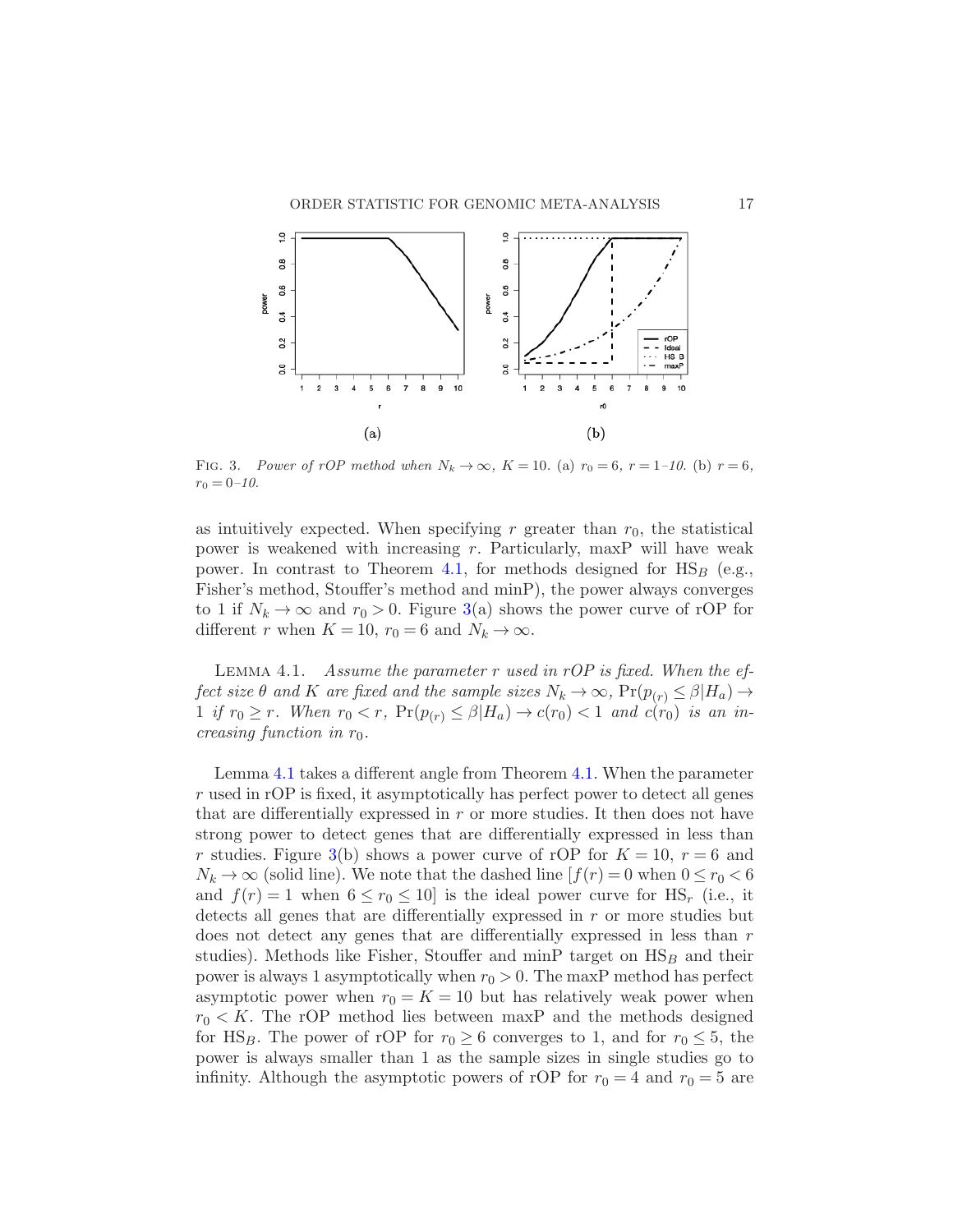not too small, we are less concerned about these genes because they are still very likely to be important biomarkers.

<span id="page-17-0"></span>4.2. Power comparison in simulated studies. To evaluate the performance of rOP in the genomic setting, we simulated a data set using the following procedure.

STEP I. Sample 200 gene clusters, with 20 genes in each and another 6000 genes that do not belong to any cluster. Denote  $C_q \in \{0, 1, 2, \ldots, 200\}$ as the cluster membership of gene g, where  $C_g = 0$  means that gene g is not in a gene cluster.

STEP II. Sample the covariance matrix  $\Sigma_{ck}$  for genes in cluster c and in study k, where  $1 \leq c \leq 200$  and  $1 \leq k \leq 10$ . First, sample  $\Sigma'_{ck} \sim W^{-1}(\Psi, 60)$ , where  $\Psi = 0.5I_{20\times20} + 0.5J_{20\times20}$ ,  $W^{-1}$  denotes the inverse Wishart distribution,  $I$  is the identity matrix and  $J$  is the matrix with all the elements equal 1. Then  $\Sigma_{ck}$  is calculated by standardizing  $\Sigma'_{ck}$  such that the diagonal elements are all 1's.

STEP III. Denote  $g_{c1}, \ldots, g_{c20}$  as the indices for the 20 genes in cluster c, that is,  $C_{g_{cj}} = c$ , where  $1 \leq c \leq 200$  and  $1 \leq j \leq 20$ . Assuming the effect sizes are all zeros, sample gene expression levels of genes in cluster  $c$  for sample  $n$ as  $(X'_{g_{c1}nk}, \ldots, X'_{g_{c20}nk})^T \sim MVN(0, \Sigma_{ck}),$  where  $1 \le n \le 100$  and  $1 \le k \le 10$ , and sample expression level for gene g which is not in a cluster (i.e.,  $C_g = 0$ ) for sample n as  $X'_{gnk} \sim N(0, 1)$ , where  $1 \le n \le 100$  and  $1 \le k \le 10$ .

STEP IV. Sample the true number of studies that gene g is DE,  $t_q$ , from a discrete uniform distribution that takes values on  $1, 2, \ldots, 10$ , for  $1 \le g \le 1000$ ; and set  $t_g = 0$  for  $1001 \le g \le 10,000$ .

STEP V. Sample  $\delta_{ak}$ , which indicates whether gene g is DE in study k, from a discrete uniform distribution that takes values on 0 or 1 and with the constraint that  $\sum_{k} \delta_{g_k} = t_g$ , where  $1 \le g \le 1000$  and  $1 \le k \le 10$ . For  $1001\leq g\leq 10{,}000$  and  $1\leq k\leq 10,$  set  $\delta_{gk}=0.$ 

STEP VI. Sample the effect size  $\mu_{gk}$  uniformly from  $[-1, -0.5] \cup [0.5, 1]$ . For control samples, set the expression levels as  $X_{gnk} = X'_{gnk}$ ; for case samples, set the expression levels as  $Y_{gnk} = X'_{g(n+50)k} + \mu_{gk} \cdot \delta_{gk}$ , for  $1 \le g \le$ 10,000,  $1 \le n \le 50$  and  $1 \le k \le 10$ .

In the simulated data set, 10 studies with 10,000 genes were simulated. Within each study, there were 50 cases and 50 controls. The first 1000 genes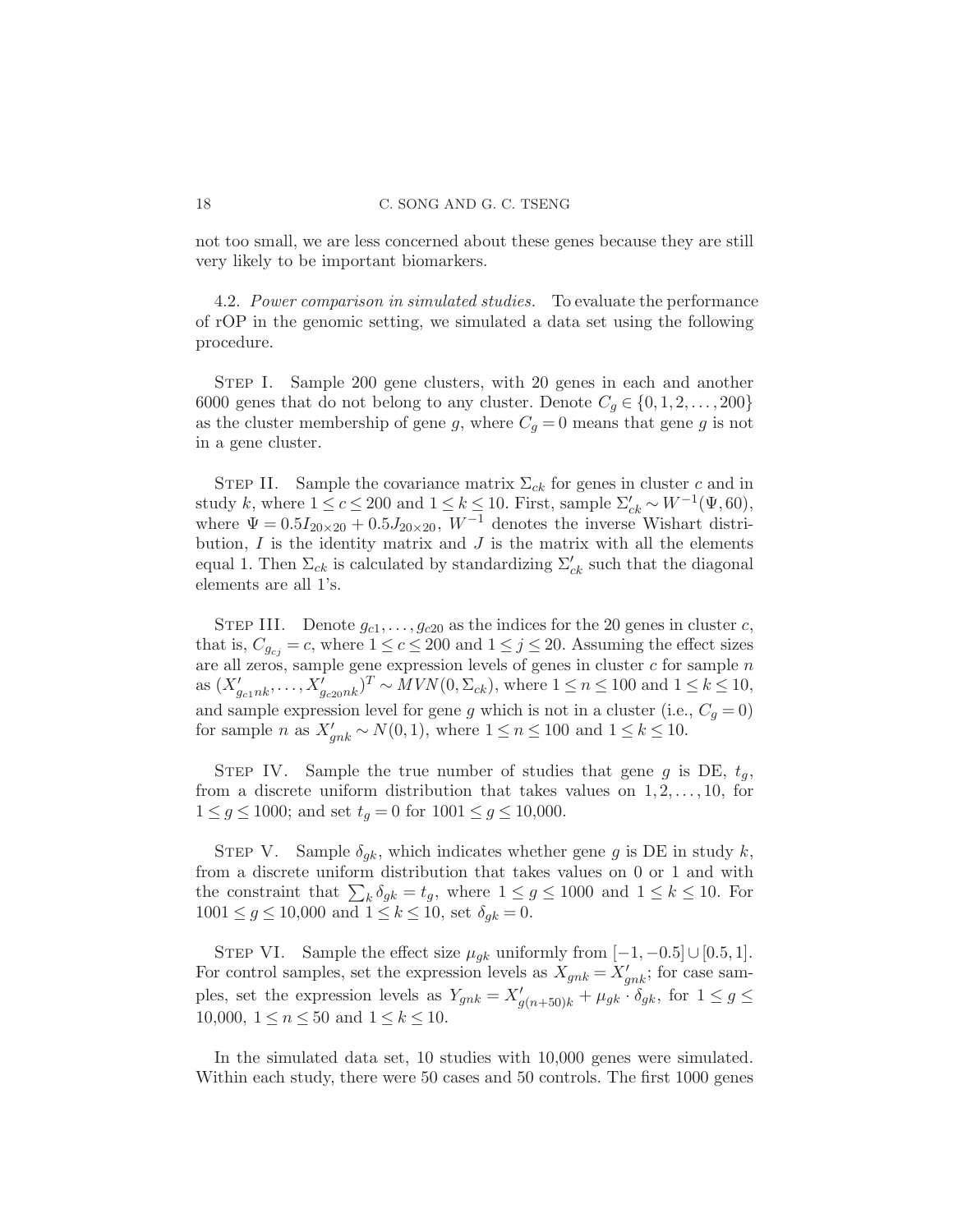<span id="page-18-0"></span>Table 3 Mean FDRs for different methods in  $\text{HS}_r$  with  $r = 6$  by simulation analysis with correlated genes. The standard deviations of the FDRs in using 100 simulations are shown in the parentheses

|                         | FDR <sub>1</sub>        | FDR <sub>2</sub>        | $#$ of detected genes |
|-------------------------|-------------------------|-------------------------|-----------------------|
| rOP $(r=6, PA)$         | $0.0439 \ (\pm 0.0106)$ | $0.1818 \ (\pm 0.0179)$ | 620.16                |
| rOP $(r=6, \text{ BH})$ | $0.0472 \ (\pm 0.0094)$ | $0.2029 \ (\pm 0.0184)$ | 617.53                |
| rOP $(r=6, BY)$         | $0.0043 \ (\pm 0.0031)$ | $0.1044 \ (\pm 0.0139)$ | 539.85                |
| Fisher                  | $0.0441 \ (\pm 0.0090)$ | $0.4186 \ (\pm 0.0212)$ | 934.91                |
| Stouffer                | $0.0440 \ (\pm 0.0089)$ | $0.3623 \ (\pm 0.0217)$ | 858.86                |
| minP                    | $0.0466 \ (\pm 0.0103)$ | $0.4567 \ (\pm 0.0207)$ | 958.26                |
| maxP                    | $0.0459 \ (\pm 0.0199)$ | $0.0729 \ (\pm 0.0251)$ | 201.02                |
| Vote counting           | $0.0000 \ (\pm 0.0000)$ | $0.0003 \ (\pm 0.0016)$ | 234.43                |

were DE in 1 to 10 studies with equal probabilities; and the rest of the 9000 genes were DE in none of the studies. We denoted  $t<sub>q</sub>$  as the true number of studies where gene  $g$  was DE. To mimic the gene dependencies in a real gene expression data set, within the 10,000 genes, we drew 200 gene clusters with 20 genes in each. We sampled the data such that the genes within the same cluster were correlated. The correlation matrices for different studies and different gene clusters were sampled from an inverse Wishart distribution. Suppose the goal of the meta-analysis was to obtain biomarkers differentially expressed in at least 60% (6 out of 10) of the studies (i.e.,  $\text{HS}_r$  with  $r = 6$ ). We performed two sample t-tests in each study and combined the  $p$ -values using rOP with  $r = 6$ . FDR  $\leq 5\%$  was controlled using the permutation analysis. To compare rOP with other methods in the  $\text{HS}_r$  setting, we defined two FDR criteria as follows. Note that  $FDR_1$  targets on  $H_0: t_g = 0$  and  $FDR_2$ targets on  $H_0: t_g < r$ :

$$
\text{FDR}_1 = \frac{\sum_g I(t_g = 0 \text{ and gene } g \text{ is detected})}{\#\{\text{genes detected}\}},
$$

$$
\text{FDR}_2 = \frac{\sum_g I(t_g < r \text{ and gene } g \text{ is detected})}{\#\{\text{genes detected}\}}.
$$

Table [3](#page-18-0) listed the average  $FDR_1$  and  $FDR_2$  for different methods calculated using 100 simulations. We can see that although  $FDR<sub>1</sub>$  was well controlled, all the methods were anti-conservative in terms of  $FDR<sub>2</sub>$ , since the inference of the five methods was based on  $H_0 : t_g = 0$  while genes with  $1 \leq t_q \leq 5$  existed and were calculated toward FDR<sub>2</sub>. To compare different FDR control methods, we also included the results of the Benjamini– Hochberg and Benjamini–Yekutieli procedures. According to the simulation, the Benjamini–Hochberg procedure controlled FDR similarly to the permutation test. The Benjamini–Yekutieli procedure, on the other hand, was too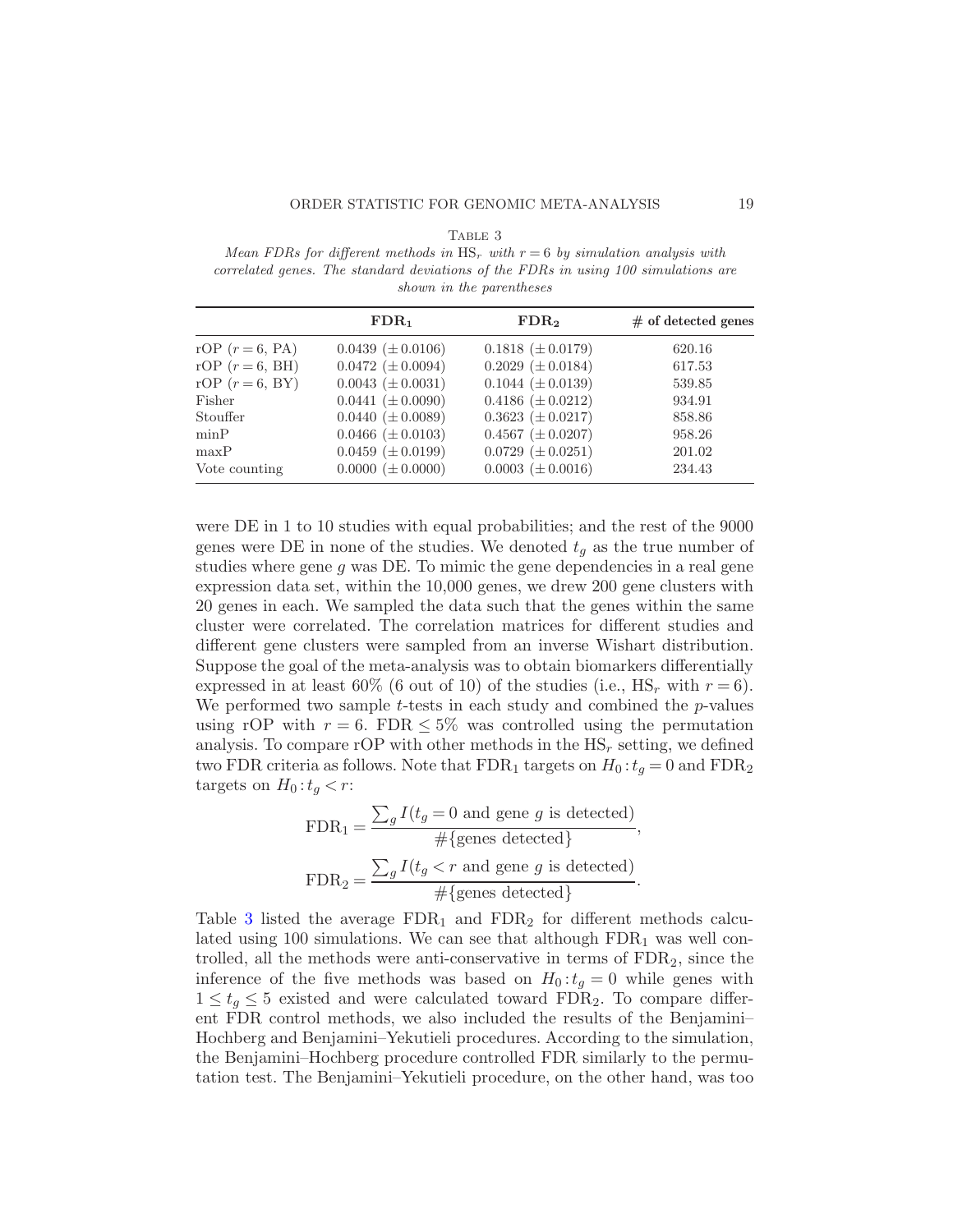

<span id="page-19-0"></span>Fig. 4. Simulation results for rOP and other methods with correlated genes. (a) Number of genes detected by difference methods. The detected genes are binned according to their  $t_g$ 's. (b) Power of different methods for genes with  $r_0$  nonzero effect sizes.

conservative that the  $FDR<sub>1</sub>$  was controlled at about  $1/10$  of the nominal FDR level. Figure [4](#page-19-0) showed the number of detected DE genes and the statistical power of different methods for genes with  $t_g$  from 1 to 10. From Fig-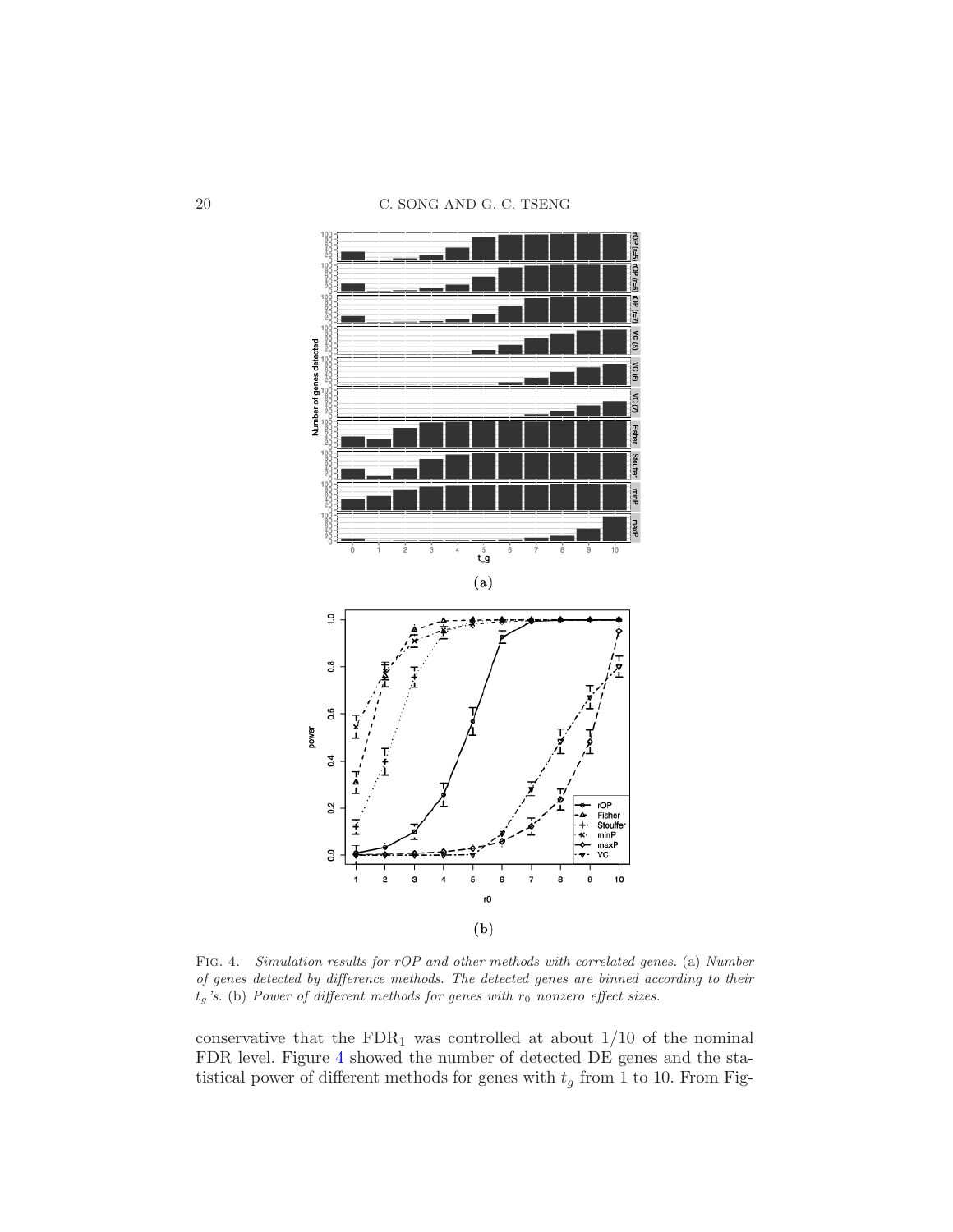ure  $4(a)$  $4(a)$ , we noticed that Fisher, Stouffer and minP methods detected many genes with  $1 \le t_q \le 5$ , which violated our targeted HS<sub>r</sub> with  $r = 6$ . MaxP detected very few genes and missed many targeted markers with  $6 \le t_q \le 9$ . Only rOP generated the result most compatible with  $\text{HS}_r$  ( $r = 6$ ). Most genes with  $6 \le t_g \le 10$  were detected. The high FDR<sub>2</sub> = 18.2% mostly came from genes with  $4 \le t_g \le 5$ , genes that were very likely important markers and were minor mistakes. Vote counting detected genes with  $t_g \geq 6$  but was less powerful. The relationship of vote counting and rOP will be further discussed in Section [4.3.](#page-20-0) We also performed rOP  $(r = 5)$  and rOP  $(r = 7)$ to compare the robustness of slightly different selections of  $r$ . Among the 620.16 DE genes (averaged over 100 simulations) detected by rOP  $(r = 6)$ , 594.15 (95.8%) of them were also detected by rOP ( $r = 5$ ) and 516.28 (83.3%) of them were also detected by rOP  $(r = 7)$ . The result of Figure [4\(](#page-19-0)b) was consistent with the theoretical power calculation as shown in Figure [3\(](#page-16-0)b).

We also performed the simulation without correlated genes. The results were shown in the supplement Table 2 [Song and Tseng  $(2014c)$ ] and supplement Figure 6 [Song and Tseng [\(2014d](#page-24-9))]. We noticed that the FDRs were controlled well in both correlated and uncorrelated cases. However, the standard deviations of FDRs with correlated genes were higher than the FDRs with only independent genes, which indicated some instability of the FDR control with correlated genes reported by Qiu, Yakovlev et al. [\(2006](#page-24-17)).

<span id="page-20-0"></span>4.3. Connection with vote counting. Vote counting has been used in many meta-analysis applications due to its simplicity, while it has been criticized as being problematic and statistically inefficient. Hedges and Olkin [\(1980\)](#page-24-18) showed that the power of vote counting converges to 0 when many studies of moderate effect sizes are combined (see supplement Theorem 1 [Song and Tseng [\(2014b](#page-24-19))]). We, however, surprisingly found that rOP has a close connection with vote counting, and rOP can be viewed as a generalized vote counting with better statistical properties. There are many variations of vote counting in the literature. One popular approach is to count the number of studies that have *p*-values smaller than a prespecified threshold,  $\alpha$ . We define this quantity as

(1) 
$$
r = f(\alpha) = \sum_{k=1}^{K} I\{p_k < \alpha\}
$$

and define its related proportion as  $\pi = E(r)/K$ . The test hypothesis is

<span id="page-20-1"></span>
$$
\begin{cases} H_0: \pi = \pi_0, \\ H_a: \pi > \pi_0, \end{cases}
$$

where  $\pi_0 = 0.5$  is often used in the applications. Under the null hypothesis,  $r \sim BIN(K, \alpha)$  and  $\pi = \alpha$ , so the rejection region can be established. In the vote counting procedure,  $\alpha$  and  $\pi_0$  are two preset parameters and the inference is made on the test statistic r.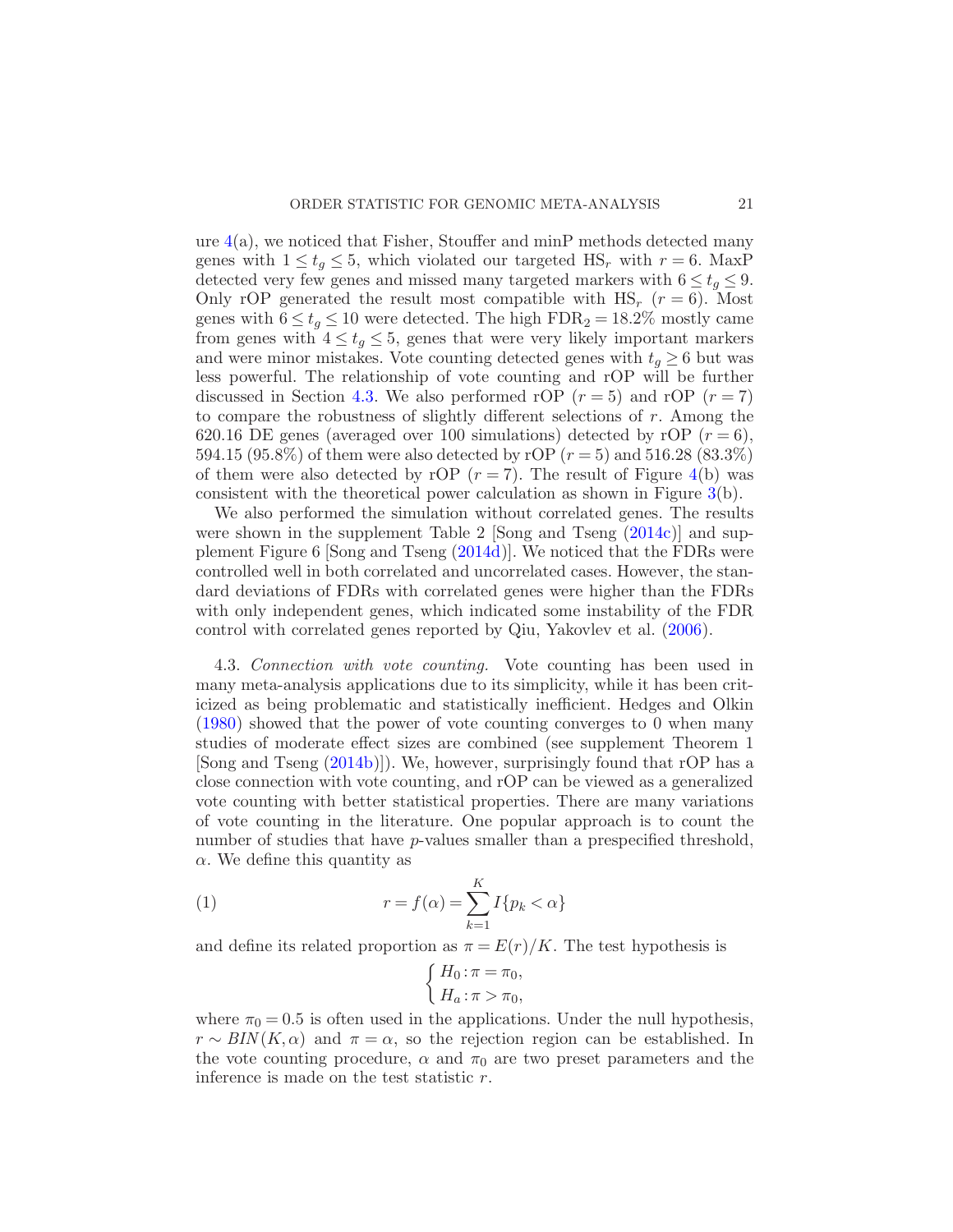In the rOP method, we view equation [\(1\)](#page-20-1) from another direction. We can easily show that if we solve equation [\(1\)](#page-20-1) to obtain  $\alpha = f^{-1}(r)$ , the solution will be  $\alpha \in [p_{(r)}, p_{(r+1)})$ , and one may choose  $\alpha = p_{(r)}$  as the solution. In other words, rOP presets  $r$  as a given parameter, and the inference is based on the test statistic  $\alpha = p_{(r)}$ .

It is widely criticized that vote counting is powerless because when the effect sizes are moderate and the power of single studies is lower than  $\pi_0$ , as K increases, the percentage of significant studies will converge to the single study power. However, in the rOP method, because the rth quantile is used, tests of the top r studies are combined, which helps the rejection probability of rOP achieve 1 as  $K \to \infty$ . It should be noted that the major difference between rOP and vote counting is that the test statistic  $\alpha = p_{(r)}$ in rOP increases as K and  $r = K \cdot c$  increase, which keeps information of the r smallest p-values. On the contrary, for vote counting,  $\alpha$  is often chosen small and fixed when K increases. In supplement Theorem 1 [Song and Tseng [\(2014b\)](#page-24-19)], the power of vote counting converges to 0 as  $K \to \infty$ , while the power of rOP converges to 1 asymptotically as proved in supplement Theorem 2 [Song and Tseng [\(2014b](#page-24-19))].

<span id="page-21-0"></span>5. Conclusion. In this paper we proposed a general class of order statistics of p-values, called rth ordered p-value  $(roP)$ , for genomic meta-analysis. This family of statistics included the traditional maximum  $p$ -value (maxP) and minimum  $p$ -value (minP) statistics that target on DE genes in "all studies" (HS<sub>A</sub>) or "one or more studies" (HS<sub>B</sub>). We extended HS<sub>A</sub> to a robust form that detected DE genes "in the majority of studies"  $(HS_r)$  and developed the rOP method for this purpose. The new robust hypothesis setting has an intuitive interpretation and is more adequate in genomic applications where unexpected noise is common in the data. We developed the algorithm of rOP for microarray meta-analysis and proposed two methods to estimate  $r$  in real applications. Under "two-class" comparisons, we proposed a one-sided corrected form of rOP to avoid detection of discordant expression change across studies (i.e., significant up-regulation in some studies but down-regulation in other studies). Finally, we performed power analysis and examined asymptotic properties of rOP to demonstrate appropriateness of rOP for  $\rm HS_r$  over existing methods such as Fisher, Stouffer, minP and maxP. We further showed a surprising connection between vote counting and rOP that rOP can be viewed as a generalized vote counting with better statistical property. Applications of rOP to three examples of brain cancer, major depressive disorder (MDD) and diabetes showed better performance of rOP over maxP in terms of detection power (number of detected markers) and biological association by pathway analysis.

There are two major limitations of rOP. First, rOP is for  $\text{HS}_r$ , but the null and alternative hypotheses are not complementary (see Section [2.1\)](#page-2-0). Thus,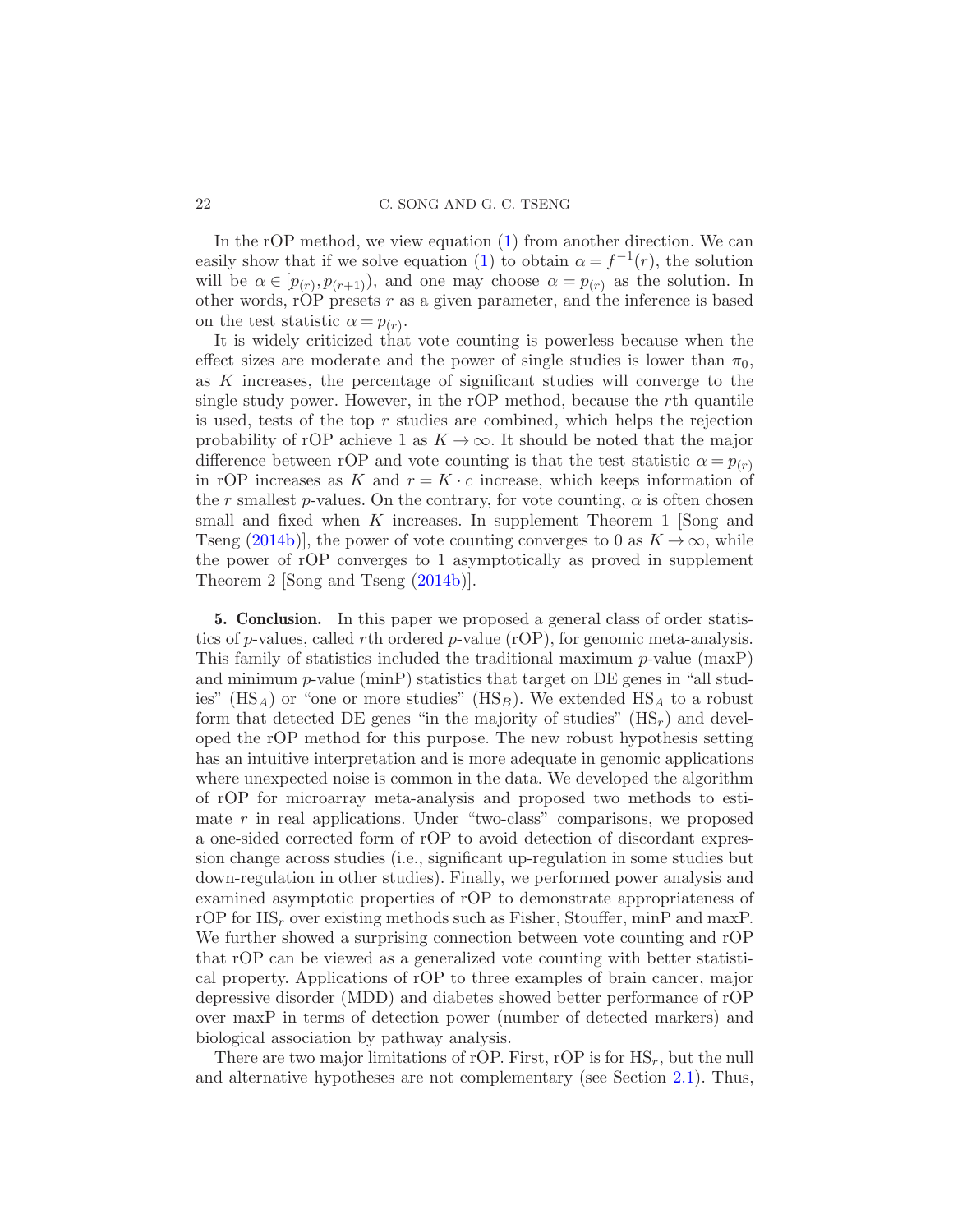it has weaker ability to exclude markers that are differentially expressed in "less than  $r$ " studies since the null of  $\text{HS}_r$  is "differentially expressed in none of the studies." One solution to improve the anti-conservative inference (which is also our future work) is by Bayesian modeling of  $p$ -values with a family of beta distributions [Erickson, Kim and Allison [\(2009](#page-24-6))]. Second, selection of  $r$  may not always be conclusive from the two methods we proposed; the external pathway information may especially be prone to errors and may not be informative to the data. But since choosing slightly different  $r$  usually gives similar results, this is not a severe problem in most applications. We have tested a different approach by adaptively choosing the best gene-specific  $r$  that generates the best  $p$ -value. The result is, however, not stable and the gene-specific parameter  $r$  is hard to interpret in applications.

Although many meta-analysis methods have been proposed and applied to microarray applications, it is still not clear which method enjoys better performance under what condition. The selection of an adequate (or best) method heavily depends on the biological goal (as illustrated by the hypothesis settings in this paper) and the data structure. In this paper, we stated a robust hypothesis setting  $(HS_r)$  that is commonly targeted in biological applications (i.e., identify markers statistically significant in the majority of studies) and developed an order statistic method (rOP) as a solution. The three applications covered "cleaner" data (brain cancer) to "noisier" data (complex genetics in MDD and diabetes), and rOP performed well in all three examples. We expect that the robust hypothesis setting and the order statistic methodology will find many more applications in genomic research and traditional univariate meta-analysis in the future.

For multiple comparison control, we propose to either apply the parametric beta null distribution to assess the  $p$ -value and perform the Benjamini– Hochberg (BH) procedure for p-value adjustment or conduct a conventional permutation analysis by permuting class labels in each study. The former approach is easy to implement, and the latter approach better preserves the gene correlation structure in the inference. Instead of the BH procedure, we also tested the Benjamini–Yekutieli (BY) procedure which is applicable to the general dependence structure but found that it is overly conservative for genomic applications. The problem of FDR control under general highdimensional dependence structures is beyond the scope of this paper but is critical in applications and deserves future research.

Implementation of rOP is available in the "MetaDE" package in R together with over 12 microarray meta-analysis methods in the package. MetaDE has been integrated with other quality control methods ["MetaQC" package, Kang et al. [\(2012](#page-24-16))] and pathway enrichment analysis methods ["MetaPath" package, Shen and Tseng [\(2010\)](#page-24-20)]. The future plan is to integrate the three packages with other genomic meta-analysis tools into a "MetaOmics" software suite [Wang et al. [\(2012b](#page-25-4))].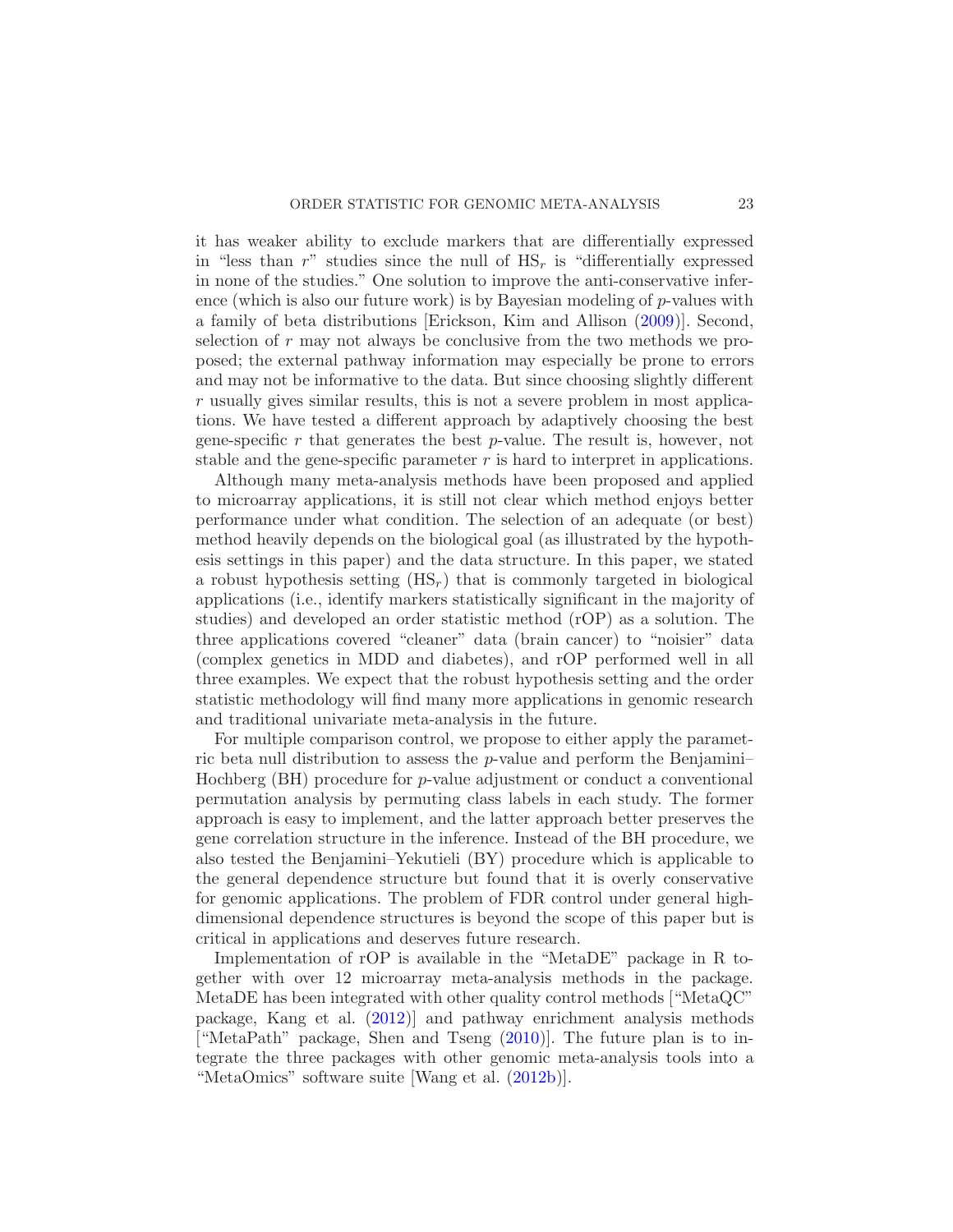Acknowledgments. The authors would like to thank Etienne Sibille and Peter Park for providing the organized major depressive disorder and diabetes data. We would also like to thank the anonymous Associate Editor and Editor Karen Kafadar for many suggestions and critiques to improve the paper.

### SUPPLEMENTARY MATERIAL

#### Supplement Text: Supplement Text

(DOI: [10.1214/13-AOAS683SUPPA;](http://dx.doi.org/10.1214/13-AOAS683SUPPA) .pdf). Details of one-sided test modification to avoid discordant effect sizes.

#### Supplement Theorems: Supplement Theorems 1 and 2

(DOI: [10.1214/13-AOAS683SUPPB;](http://dx.doi.org/10.1214/13-AOAS683SUPPB) .pdf). Theorem 1—Asymptotic property of vote counting as  $K \to \infty$ . Theorem 2—Asymptotic property of rOP as  $K \to \infty$ .

# Supplement Tables: Supplement Tables 1 and 2

(DOI: [10.1214/13-AOAS683SUPPC;](http://dx.doi.org/10.1214/13-AOAS683SUPPC) .pdf). Table 1—Detail information of combined data sets. Table 2—FDRs for simulation analysis without correlated genes.

#### Supplement Figures: Supplement Figures 1 to 7

(DOI: [10.1214/13-AOAS683SUPPD;](http://dx.doi.org/10.1214/13-AOAS683SUPPD) .pdf). Figure 1—Results of brain cancer data set using one-sided corrected rOP. Figure 2—Results of MDD data set. Figure 3—Results of diabetes data set. Figure 4—Permutation results of diabetes data set. Figure 5—Results of brain cancer and 1 random MDD data set. Figure 6—Simulation results without correlated genes. Figure 7— Mean rank of different methods for the top  $U$  pathways.

### REFERENCES

- <span id="page-23-0"></span>BEGUM, F., GHOSH, D., TSENG, G. C. and FEINGOLD, E. (2012). Comprehensive literature review and statistical considerations for GWAS meta-analysis. Nucleic Acids Res. 40 3777–3784.
- <span id="page-23-5"></span>Benjamini, Y. and Hochberg, Y. (1995). Controlling the false discovery rate: A practical and powerful approach to multiple testing. J. R. Stat. Soc. Ser. B 57 289–300. [MR1325392](http://www.ams.org/mathscinet-getitem?mr=1325392)
- <span id="page-23-6"></span>BENJAMINI, Y. and YEKUTIELI, D. (2001). The control of the false discovery rate in multiple testing under dependency. Ann. Statist. 29 1165–1188. [MR1869245](http://www.ams.org/mathscinet-getitem?mr=1869245)
- <span id="page-23-3"></span>Berger, R. L. (1982). Multiparameter hypothesis testing and acceptance sampling. Technometrics 24 295–300. [MR0687187](http://www.ams.org/mathscinet-getitem?mr=0687187)
- <span id="page-23-4"></span>Berger, R. L. and Hsu, J. C. (1996). Bioequivalence trials, intersection-union tests and equivalence confidence sets. Statist. Sci. 11 283–319. [MR1445984](http://www.ams.org/mathscinet-getitem?mr=1445984)
- <span id="page-23-2"></span>BIRNBAUM, A. (1954). Combining independent tests of significance. J. Amer. Statist. Assoc. 49 559–574. [MR0065101](http://www.ams.org/mathscinet-getitem?mr=0065101)
- <span id="page-23-1"></span>COOPER, H. M., HEDGES, L. V. and VALENTINE, J. C. (2009). The Handbook of Research Synthesis and Meta-Analysis. Russell Sage Foundation, Thousand Oaks, CA.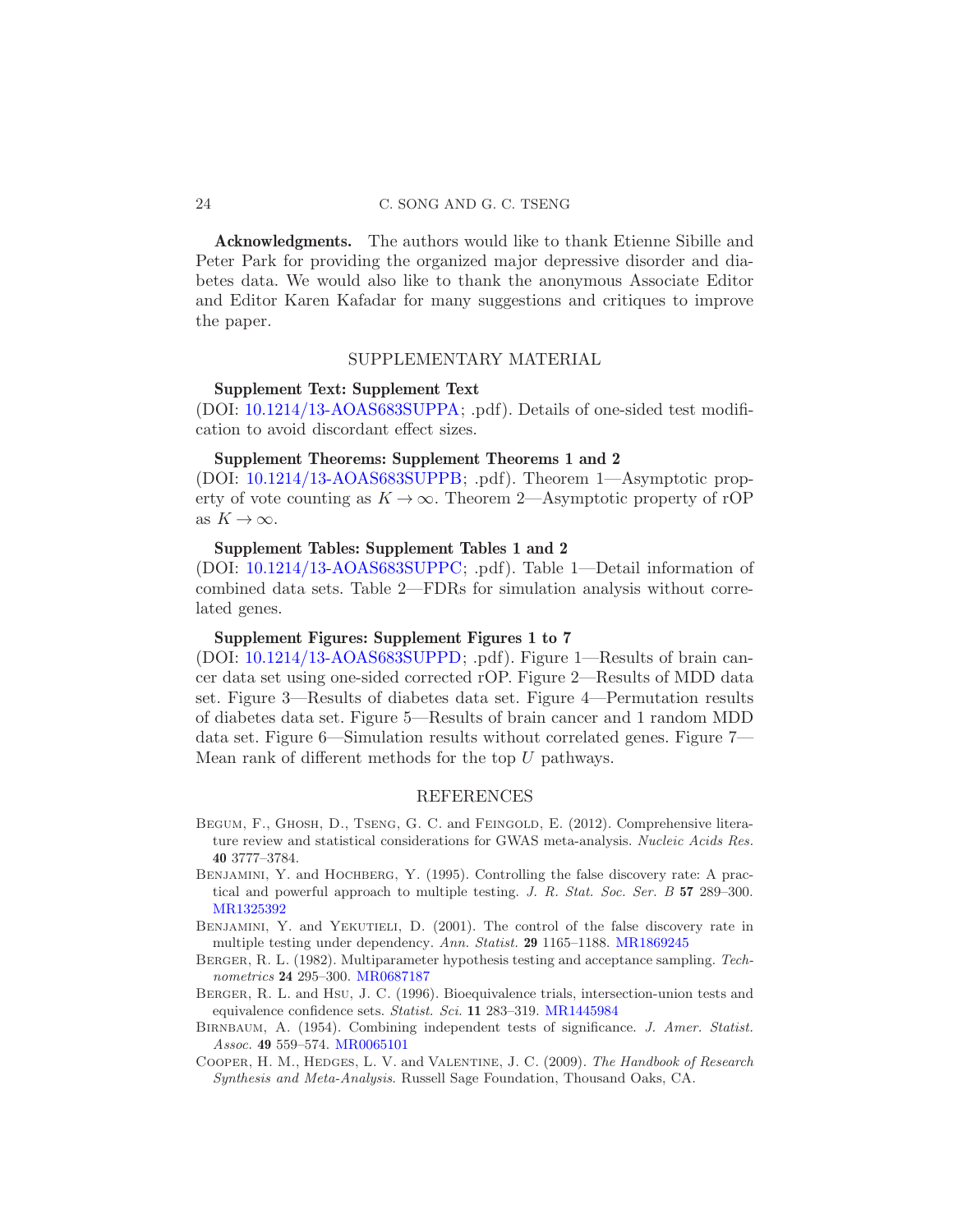- <span id="page-24-6"></span>Erickson, S., Kim, K. and Allison, D. B. (2009). Meta-Analysis and Combining Information in Genetics and Genomics. Chapman & Hall/CRC, London.
- <span id="page-24-7"></span>Fisher, R. A. (1925). Statistical Methods for Research Workers. Oliver and Boyd, Edinburgh.
- <span id="page-24-18"></span>HEDGES, L. V. and OLKIN, I. (1980). Vote-counting methods in research synthesis. Psychol. Bull. 88 359–369.
- <span id="page-24-16"></span>Kang, D. D., Sibille, E., Kaminski, N. and Tseng, G. C. (2012). MetaQC: Objective quality control and inclusion/exclusion criteria for genomic meta-analysis. Nucleic Acids Res. 40 e15.
- <span id="page-24-4"></span>Li, J. and Tseng, G. C. (2011). An adaptively weighted statistic for detecting differential gene expression when combining multiple transcriptomic studies. Ann. Appl. Stat. 5 994–1019. [MR2840184](http://www.ams.org/mathscinet-getitem?mr=2840184)
- <span id="page-24-0"></span>LITTELL, R. C. and FOLKS, J. L. (1971). Asymptotic optimality of Fisher's method of combining independent tests. J. Amer. Statist. Assoc. 66 802–806. [MR0312634](http://www.ams.org/mathscinet-getitem?mr=0312634)
- <span id="page-24-1"></span>LITTELL, R. C. and FOLKS, J. L. (1973). Asymptotic optimality of Fisher's method of combining independent tests. II. J. Amer. Statist. Assoc. 68 193–194. [MR0375577](http://www.ams.org/mathscinet-getitem?mr=0375577)
- <span id="page-24-10"></span>Owen, A. B. (2009). Karl Pearson's meta-analysis revisited. Ann. Statist. 37 3867–3892. [MR2572446](http://www.ams.org/mathscinet-getitem?mr=2572446)
- <span id="page-24-14"></span>PARK, P. J., KONG, S. W., TEBALDI, T., LAI, W. R., KASIF, S. and KOHANE, I. S. (2009). Integration of heterogeneous expression data sets extends the role of the retinol pathway in diabetes and insulin resistance. Bioinformatics 25 3121–3127.
- <span id="page-24-11"></span>PEARSON, K. (1934). On a new method of determining "goodness of fit." Biometrika 26 425–442.
- <span id="page-24-17"></span>Qiu, X., Yakovlev, A. et al. (2006). Some comments on instability of false discovery rate estimation. J. Bioinform. Comput. Biol. 4 1057–1068.
- <span id="page-24-2"></span>Rhodes, D. R., Barrette, T. R., Rubin, M. A., Ghosh, D. and Chinnaiyan, A. M. (2002). Meta-analysis of microarrays: Interstudy validation of gene expression profiles reveals pathway dysregulation in prostate cancer. Cancer Res. 62 4427–4433.
- <span id="page-24-5"></span>Roy, S. N. (1953). On a heuristic method of test construction and its use in multivariate analysis. Ann. Math. Stat. 24 220–238. [MR0057519](http://www.ams.org/mathscinet-getitem?mr=0057519)
- <span id="page-24-20"></span>Shen, K. and Tseng, G. C. (2010). Meta-analysis for pathway enrichment analysis when combining multiple genomic studies. Bioinformatics 26 1316–1323.
- <span id="page-24-12"></span>Song, C. and Tseng, G. C. (2014a). Supplement to "Hypothesis setting and order statistic for robust genomic meta-analysis." DOI[:10.1214/13-AOAS683SUPPA.](http://dx.doi.org/10.1214/13-AOAS683SUPPA)
- <span id="page-24-19"></span>Song, C. and Tseng, G. C. (2014b). Supplement to "Hypothesis setting and order statistic for robust genomic meta-analysis." DOI[:10.1214/13-AOAS683SUPPB.](http://dx.doi.org/10.1214/13-AOAS683SUPPB)
- <span id="page-24-13"></span>Song, C. and Tseng, G. C. (2014c). Supplement to "Hypothesis setting and order statistic for robust genomic meta-analysis." DOI[:10.1214/13-AOAS683SUPPC.](http://dx.doi.org/10.1214/13-AOAS683SUPPC)
- <span id="page-24-9"></span>Song, C. and Tseng, G. C. (2014d). Supplement to "Hypothesis setting and order statistic for robust genomic meta-analysis." DOI[:10.1214/13-AOAS683SUPPD.](http://dx.doi.org/10.1214/13-AOAS683SUPPD)
- <span id="page-24-3"></span>Stouffer, S. A., Suchman, E. A., Devinney, L. C., Star, S. A. and WILLIAMS JR., R. M. (1949). The American Soldier: Adjustment During Army Life. Princeton Univ. Press, Princeton, NJ.
- <span id="page-24-15"></span>Subramanian, A., Tamayo, P., Mootha, V. K., Mukherjee, S., Ebert, B. L., Gillette, M. A., Paulovich, A., Pomeroy, S. L., Golub, T. R., Lander, E. S. et al. (2005). Gene set enrichment analysis: A knowledge-based approach for interpreting genome-wide expression profiles. Proc. Natl. Acad. Sci. USA 102 15545–15550.
- <span id="page-24-8"></span>Tibshirani, R., Walther, G. and Hastie, T. (2001). Estimating the number of clusters in a data set via the gap statistic. J. R. Stat. Soc. Ser. B Stat. Methodol. 63 411–423. [MR1841503](http://www.ams.org/mathscinet-getitem?mr=1841503)